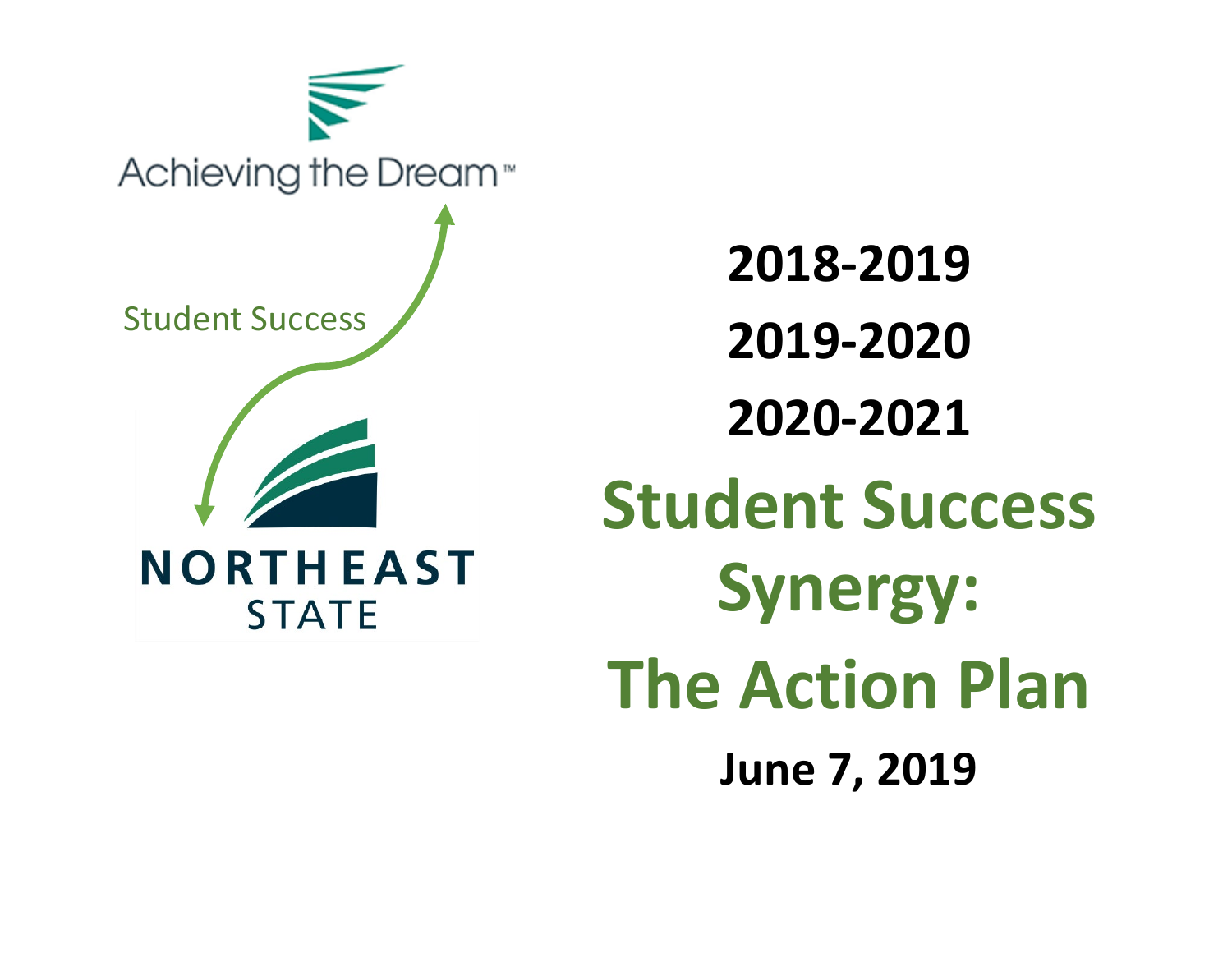#### **2018 COHORT STUDENT SUCCESS ACTION PLAN**

Due: Friday June 7, 2019

#### *Instructions*

At the end of the discovery and planning period that defines the first year of participation in the Achieving the Dream™ (ATD) network, colleges develop and submit an Action Plan. The Action Plan provides an opportunity to translate your learning into an overarching vision and strategy for improving student and institutional outcomes. The Plan describes how your institution will seek to improve policies, processes, and systems; maximize impact through the college-wide scaling of strategies; and align and allocate resources to support implementation.

Colleges start the discovery and planning period in different places. Some colleges have been active in national reform efforts for many years, others received public or private funding to broaden or sustain their student success efforts, and some are relatively new at whole-college transformation. Colleges also are at different stages of learning and discovery based on factors like availability of data, competing priorities (e.g., accreditation), organizational changes, or external policy developments. As a result, some Action Plans will be more comprehensive and detailed than others.

This is **your** Action Plan. It will guide and sustain your student success work moving forward. It is designed to help you communicate what you have learned, where you are focusing your student success work, and the role of the college community in achieving your goals. It is a living document that is meant to be adapted and evolved as you learn more, accumulate experience, and assess the effectiveness of your strategies.

### *Institution Name: Northeast State Community College*

*Name, title and email of the person(s) with primary responsibility for monitoring progress of the Action Plan:* **Greg Walters, Assistant Vice** 

**President for Student Success and Dean of Student Development, [gnwalters@northeaststate.edu](mailto:gnwalters@northeaststate.edu)**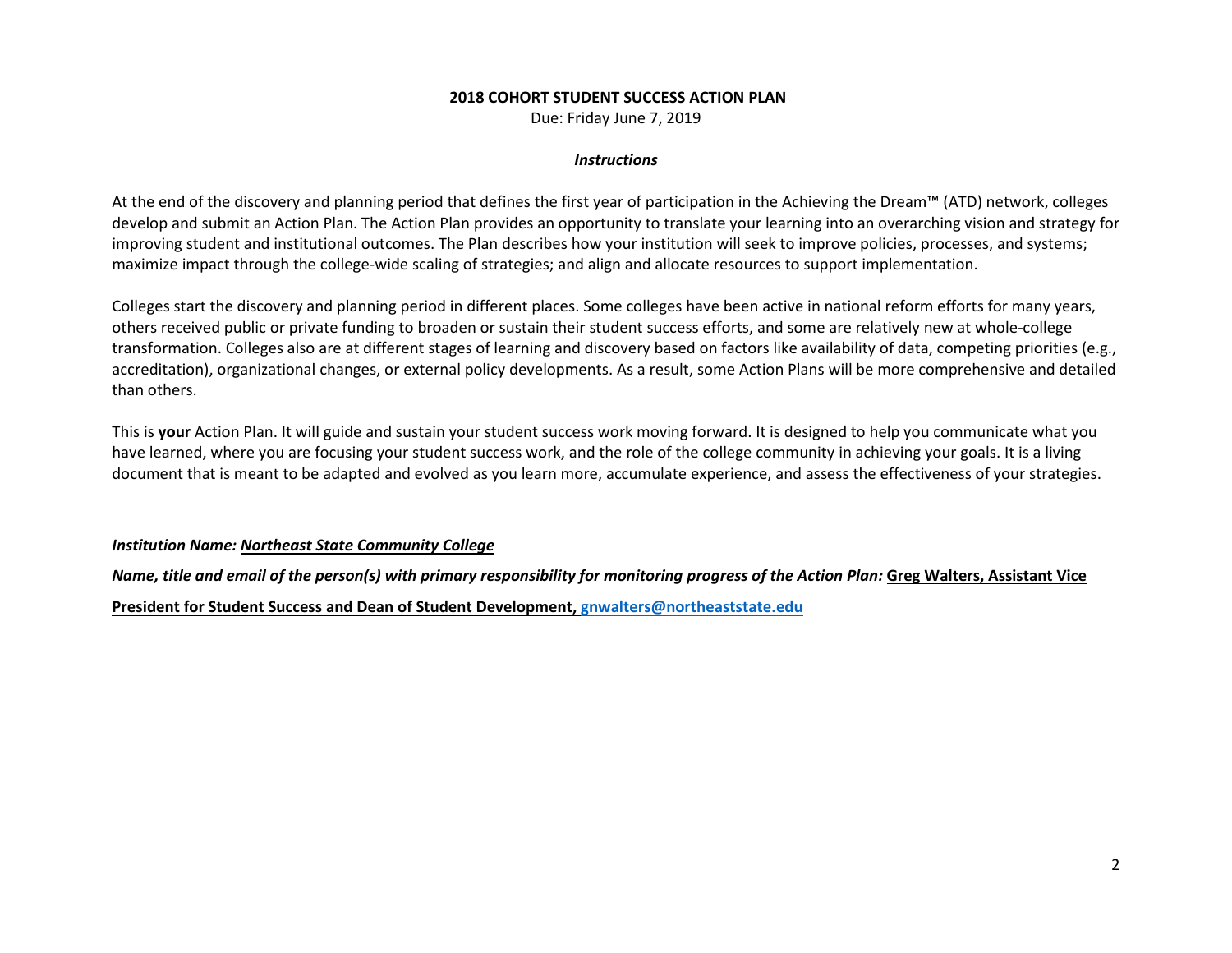## **Section 1: Where We Started** *(100 words)*

Please describe briefly, in bullet-form, your efforts and progress implementing comprehensive, large-scale student success work prior to joining the 2018 ATD cohort.

#### Academic Affairs

- Departmental Food Pantries
- EDUC 1030 Course Development
- Degree Works and Guided Pathways
- Learning Support Redesign
- SAILS High School Math Program
- Yuja Lecture Capture System

### Enrollment Management

- Adult Learner Success Initiatives
- Automated College Scheduler
- Financial Aid Help Center
- New Student Orientation
- Reconnecting the Gap: Adult Bridge Grant Program
- Satisfactory Academic Progress Early Notification Letters
- Veterans Centers at Three Campuses

## Finance & Administration

- Online Account Suite for Students
- Payment Plan Option
- Required Educational Supplies Charged to Available Financial Aid

## Student Development

- CCAMPIS: Childcare Assistance Grant Program
- Commit to Connect Program
- Designated Safe Areas for Students in Crisis
- Financial Literacy: Life Simulation Card Sets
- Generating the Boom! Workshops (Beyond Financial Aid)
- Student Needs Project
- Student Referral System

### Student Services

- Advising To Go: Drop-in Registrations
- *Are You Academically Healthy?* Resource Checklist
- Beyond Reconnect: Relational Advising Grant Program
- Early Bird High School Advising and Registrations
- Mandatory Advising
- TRiO Student Support Services

### Teaching Excellence & Academic Services

- Center for Teaching Excellence
- Honors Institute
- Keeping Our Promise: Peer Mentoring Grant Program
- The Learning Center

Please provide any additional information you would like us to know as we review this Action Plan, including any relevant contextual information regarding your institution, system, region or state (e.g. organizational changes, legislative changes, funding changes, etc.)

On January 3, 2019, Dr. Bethany H. Flora shared three overarching institutional priorities—Student Success, Excellence in Programs and Services, and Organizational Health—as she assumed the presidency of Northeast State Community College. To support organizational health, Northeast State is committed to making fiscally responsible and conservative decisions that build reserves and that prepare the campus for future growth. As such, the priority objectives, strategies, and deliverables detailed below are designed as budget-neutral actions.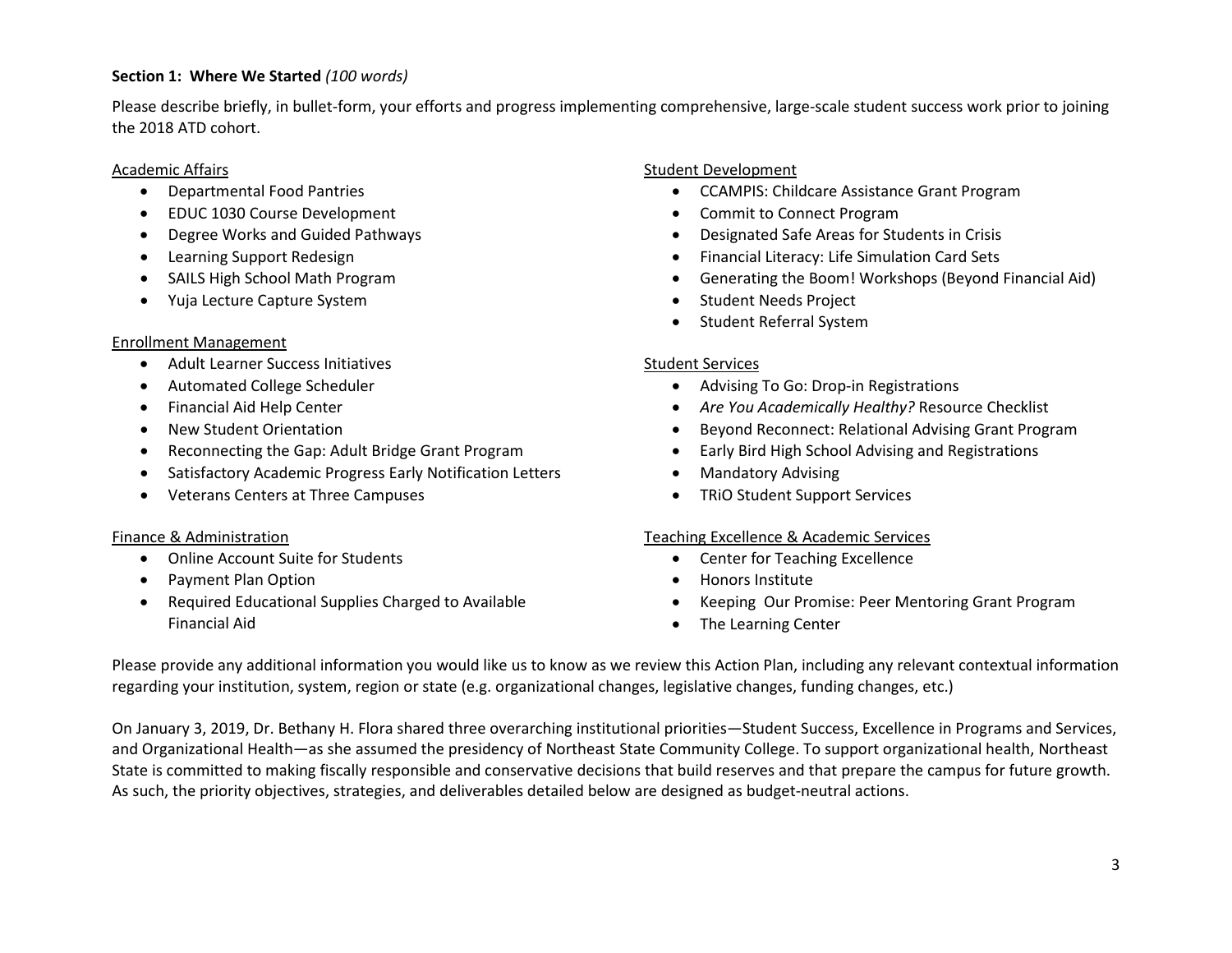On April 1, 2019, the College announced a broad organizational restructuring. The offices of Research, Analytics, and Planning (Institutional Effectiveness) and Student Affairs combined under the umbrella of Institutional Excellence and Student Success, with a unit project manager to facilitate data collection. Within the unit, an additional division of Teaching Excellence and Academic Services was created to ensure better coordination of academic and student support services. Existing divisions of Enrollment Management, Student Development, and Student Services remained intact. The functional unit organizational chart is below.

#### **Figure 1. Institutional Excellence and Student Success Organizational Chart**

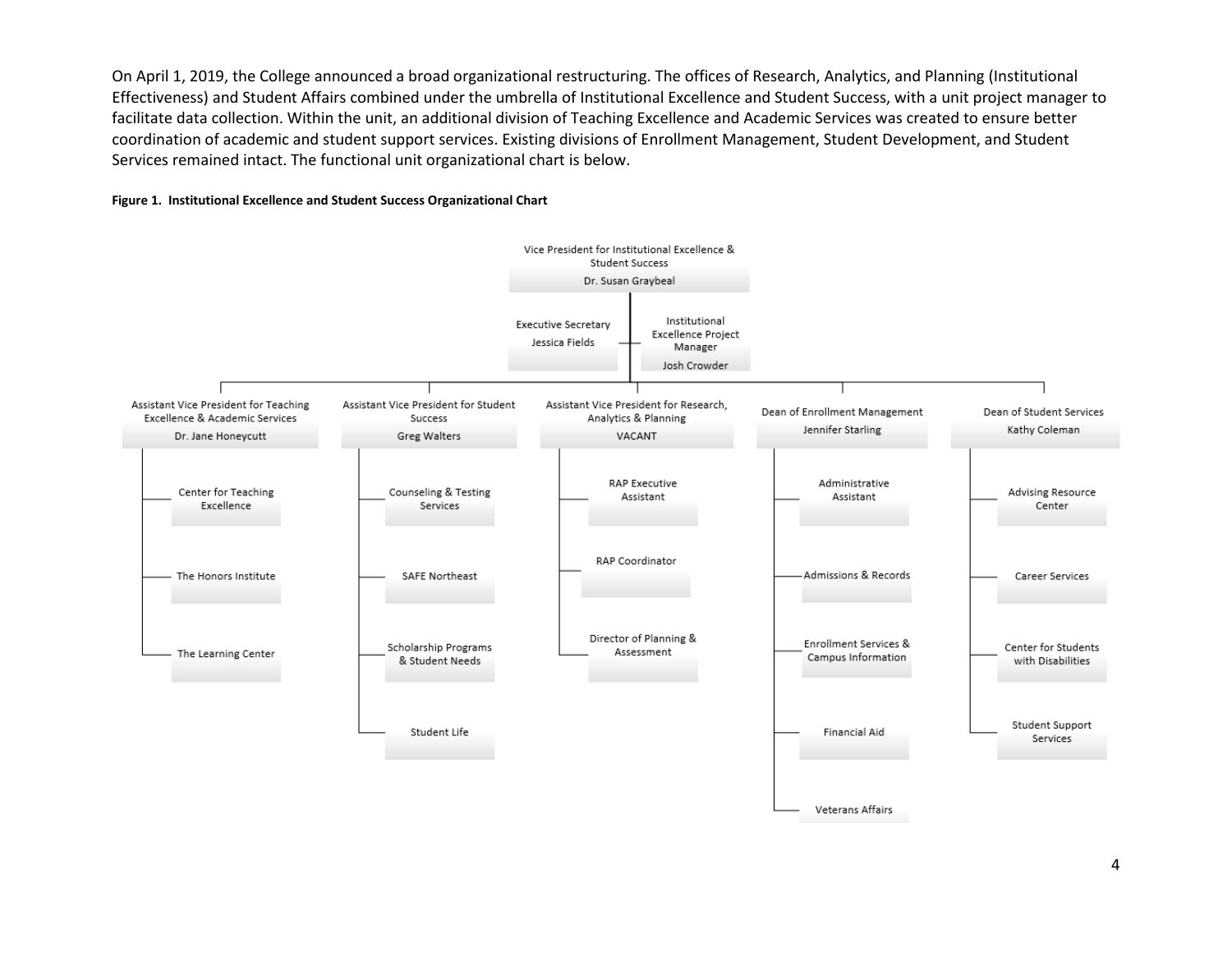### **Section 2: How We Organized our Student Success Work** *(350 words)*

Please describe the structure you put in place, or adapted, to complete your student success work during this first planning and discovery year with ATD.

A. What types of teams or other structures did you establish, or modify, and what were they charged to accomplish?

Initially the Core, Data, and Communications teams were established per the ATD framework. After the Student Success Summit, the team memberships were expanded and their purposes reframed to match the College's culture and terminology. Strategy, Research, and Engagement replaced the aforementioned team names, and a collective moniker of Northeast State's Dream Team was utilized. An ATD Year One logic model was developed to guide the team members in plan development, while six volunteer action teams were formed to complete tasks and gather additional data to inform ideas suggested in the Summit's breakout sessions.

B. To what extent were faculty, staff, administrators, and students actively engaged in these teams?

The three cross-sectional teams had 35 faculty, staff, administrative, and student representatives. An additional 30 campus volunteers were assigned to specific action teams as ad hoc members. Budget managers had the opportunity to include ATD-related program outcomes and budget requests in the 2019-2020 strategic planning and budget process. This allowed the Budget and Sustainability Action Team to pinpoint priorities within a budget-neutral model. Samantha Parrish, a 2019 DREAM Scholar, served on the Strategy Team and led the initiative to survey students concerning barriers to their success.

C. How was learning shared across teams/areas?

The teams performed assigned tasks independently, then met with the other teams to report, discuss, and make plans based on their findings at full Dream Team meetings. Weekly meetings of the combined Strategy and Engagement teams and of the Research Team were scheduled. A "Dream Team Update" email was sent weekly to all team members with links to agendas, meeting minutes, action items, and resources. The weekly Strategy/Engagement meeting was open to all Dream Team members and ATD coaches via Zoom. Action Teams met as needed. A delegation of 12 team members attended the 2019 DREAM Conference in February. Four team and ad hoc members attended the Teaching and Learning Summit in May.

D. What communication strategies and processes were used to share learning from the teams with the broader college community, including trustees?

The Engagement Team used email, social media, print materials, an internal cable TV system, and professional development events to disseminate ATD and student success information. This information highlighted data about the College's underserved populations and featured current students and alumni. The Alumni Spotlight, a weekly information graphic on social media, focused on successful alumni. The graphic contained a photo, degree earned, post-graduation details, and an inspirational quote. The team also created talking points for faculty/staff to use when explaining the College's involvement with ATD and its student success efforts.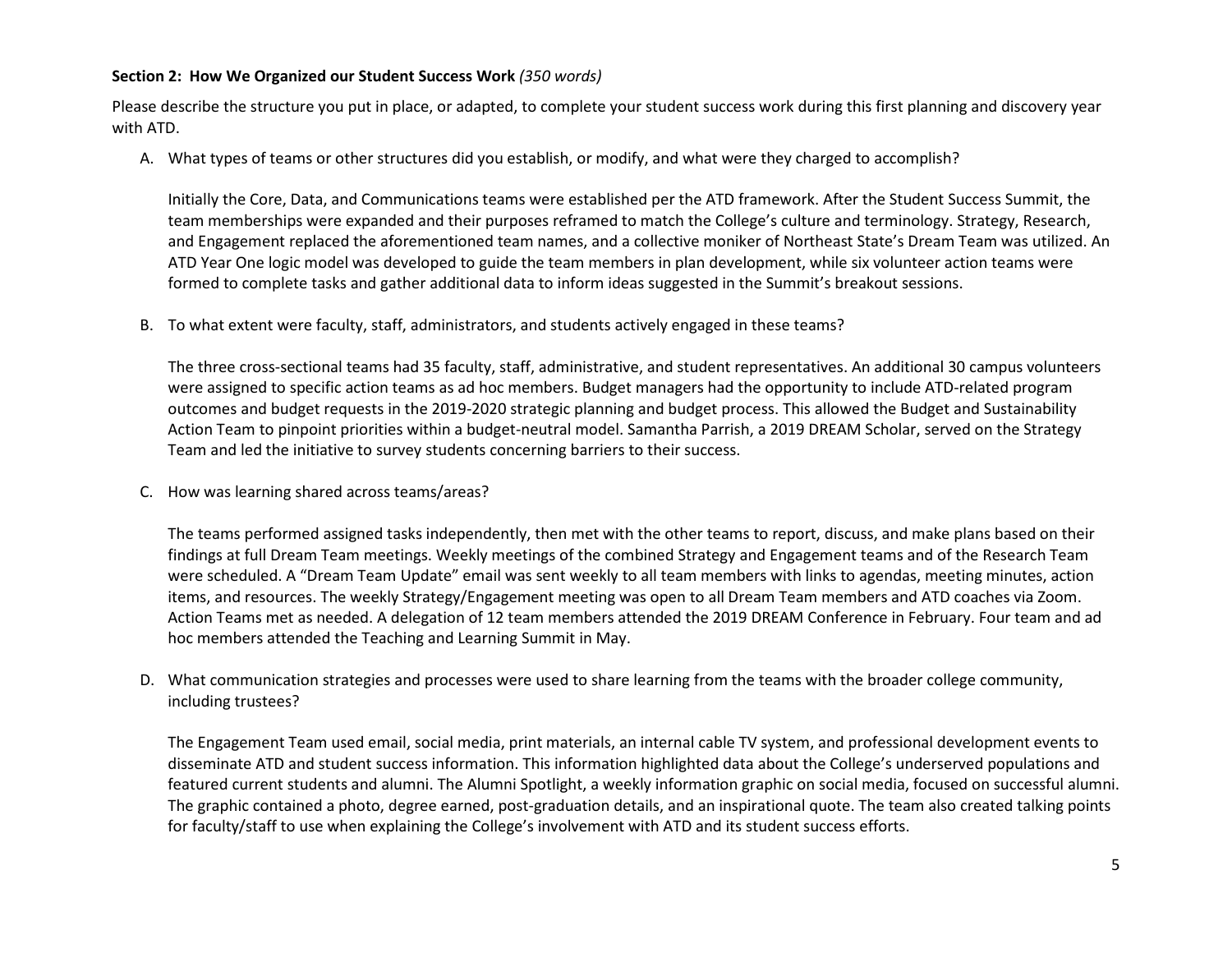E. Did the structure change/evolve as you collected and analyzed information about the student experience, equity gaps, barriers to student success, and gaps/bottlenecks in the enrollment funnel and supports provided to students? If so, how and why?

The targeted student populations changed after the Student Success Summit upon completion of the data analyses by the Research Team (e.g., the fall-to-fall retention rate for first generation students was almost the same as the rate for students who were not first generation). Addressing engagement of part-time students across populations became a priority goal.

## **Section 3: What We Learned** *(500 words)*

Please describe the qualitative and quantitative analyses you completed and what you learned about the student experience. (Please be specific and share disaggregated data in support of your findings.)

Northeast State conducted a Student Success Summit with all College employees on January 7, 2019. The Summit focused on eight subpopulations identified by the Research Team through an initial review of key student success indicators retrieved from the Banner Student Information System. An analysis of results from the Summit breakout sessions informed the selection of three priority target populations: Underprepared Students, First Generation Students, and Pell-eligible Students. Quantitative and qualitative data analysis since the Summit has focused on these priority populations, as well as Students of Color. Barriers to student success were identified through surveys/questionnaires of constituent groups and review of existing survey data (student satisfaction survey, SENSE, CCSSE, etc.). Additional quantitative data was retrieved by institutional research staff as needed to support detailed analyses.

## Key Findings:

- Faculty, staff, and students identified communication as a barrier, with students expressing a preference for communication via the D2L learning management system and text messaging, while most institutional communication is sent to college-issued email addresses.
- Among all target populations (underprepared, Pell-eligible, and students of color), retention and completion rates are improving but completion gaps are widening.
	- o **Pell-eligible:** Three-year graduation rates have increased from 10.8% for the Fall 2011 cohort to 21.1% for the Fall 2015 cohort, but the gap between Pell-eligible and non-Pell students has increased from 11.5 to 19 percentage points over the same period.
	- o **Underprepared:** Three-year graduation rates have increased from 9.7% for the Fall 2011 cohort to 17.2% for the Fall 2015 cohort, but the gap between underprepared and college-ready students has increased from 18.3 to 24.2 percentage points over the same period.
	- o **Students of Color:** Three-year graduation rates have increased from 6.4% for the Fall 2011 cohort to 17% for the Fall 2015 cohort, but the gap between white and non-white students has increased from 7.7 to 11.6 percentage points over the same period.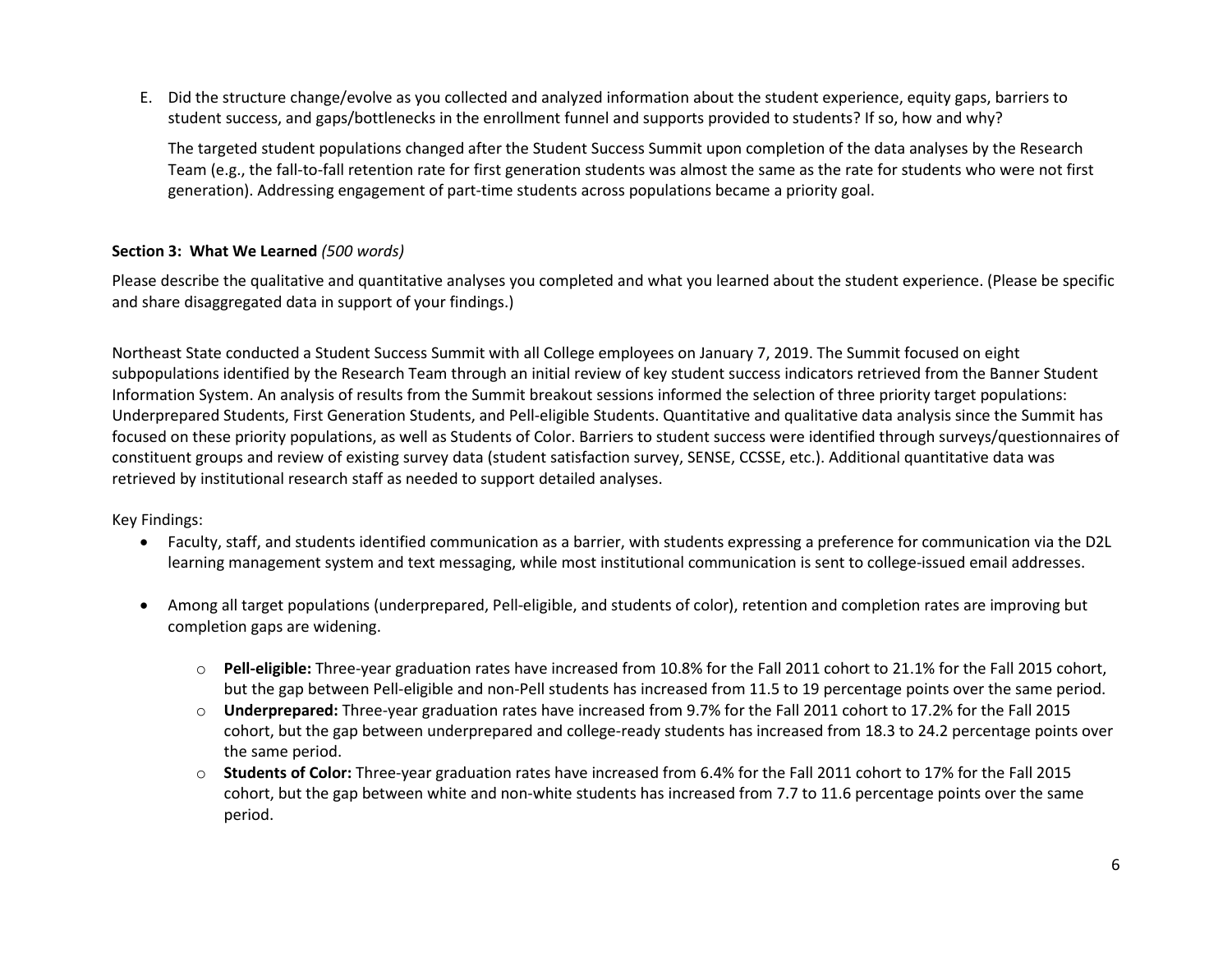- Student success gaps for first generation students are not as large as expected, and are smaller than other target populations.
	- o **First Generation:** NeSCC effectively closed fall-to-fall retention gap between first generation and non-first generation students from 6 percentage points (Fall 2013 cohort) to 0.1 percentage points (Fall 2016 cohort). Although the gap widened slightly for the Fall 2017 cohort (2.3 percentage points), it remains relatively small compared to other populations.
- Both current students and non-returning students identified non-academic factors as their primary barriers to success (work, personal issues, time, finances, etc.).
- Analysis of institutional data from the SENSE and CCSSE surveys revealed that part-time enrollment is the single highest predictor of low engagement. As of Fall 2018, 43.8% of Northeast State students are enrolled part-time.
- TN eCampus consistently has the lowest success rates among all course modalities, with less than 70% of enrollees earning a D or better in TN eCampus courses over the 2017-18 academic year.

Please indicate which of the following analyses you completed and explain briefly why you chose to explore this area.

|  | <b>Table 1. Completed Data Analyses</b> |  |  |
|--|-----------------------------------------|--|--|
|--|-----------------------------------------|--|--|

| <b>Area of Analysis</b>                                                                                                                                                               | Completed<br>(Y/N)? | Disaggregated<br>Data $(Y/N)$ ? | Rationale                                                                                                                                                                                                                                                                                                     |
|---------------------------------------------------------------------------------------------------------------------------------------------------------------------------------------|---------------------|---------------------------------|---------------------------------------------------------------------------------------------------------------------------------------------------------------------------------------------------------------------------------------------------------------------------------------------------------------|
| Early Momentum<br>Metrics such as credit<br>accumulation 1 <sup>st</sup><br>term/year, gateway<br>course completion in<br>1 <sup>st</sup> year, term-to-term<br>persistence (specify) |                     |                                 | Assess the initial conditions that provide the framework for college<br>success.<br>Obtain baseline data for improvement efforts related to early<br>momentum metrics.<br>Identify potential triggers for early intervention.<br>Based on Community College Research Center and ATD coach<br>recommendations. |
| Success rates in high<br>enrollment courses                                                                                                                                           | γ                   |                                 | Assess the need for redesign or additional support services for high<br>enrollment, low completion courses.<br>Obtain baseline data for improvement efforts related to high<br>enrollment, low completion courses.<br>Identify factors attributing to low course success.                                     |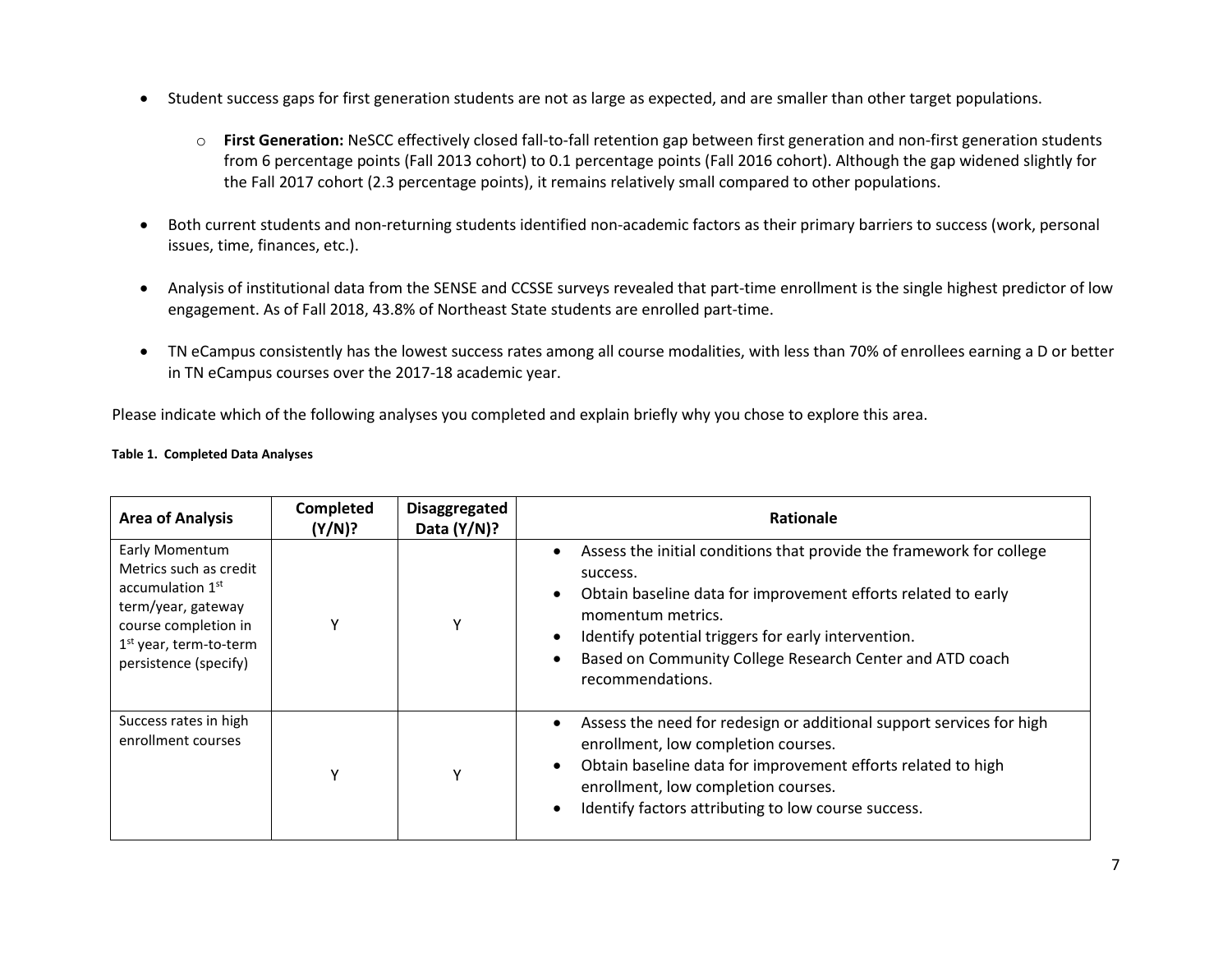| Meta-major/ Program<br>of Study selection                                               | Y | Y            | Assess selection frequency and success of programs among targeted<br>student populations.<br>Obtain baseline data for improvement efforts related to program<br>recruitment, retention, and completion.<br>Inform holistic advising efforts.                                                                                                                                                                                                                                                                                              |
|-----------------------------------------------------------------------------------------|---|--------------|-------------------------------------------------------------------------------------------------------------------------------------------------------------------------------------------------------------------------------------------------------------------------------------------------------------------------------------------------------------------------------------------------------------------------------------------------------------------------------------------------------------------------------------------|
| Student voice (Early<br><b>Engagement metrics</b><br>like SENSE, focus<br>groups, etc.) | Y | Y/N          | Obtain direct information from students regarding their experiences at<br>$\bullet$<br>Northeast State.<br>Gain perspective on student barriers, needs, etc.<br>Surveys/questionnaires tied to student IDs are disaggregated.<br>Engagement metrics include CCSSE, SENSE, Student Satisfaction Survey,<br>Non-Returning Student Survey, Student Questionnaire, Student Focus Group<br>during visit by ATD coaches.                                                                                                                        |
| Faculty and staff voice<br>(focus groups or<br>surveys)                                 | Y | N            | Obtain information directly from faculty and staff regarding perceived<br>$\bullet$<br>barriers to student success and strategies for overcoming equity gaps.<br>Inventory current programs and services related to student success<br>initiatives and the point at which each program targets students.<br>Gain staff perspective on ideal business processes related to student<br>success.<br>Metrics include Student Success Summit breakout session results,<br>Student Services Staff Questionnaire, Adjunct Faculty Questionnaire. |
| <b>Institutional Capacity</b><br>Assessment (ICAT);<br>Capacity Cafe                    | Υ | $\mathsf{N}$ | Based on ATD processes recommended at the Kickoff and DREAM<br>Conferences.                                                                                                                                                                                                                                                                                                                                                                                                                                                               |
| <b>Business process</b><br>mapping                                                      | N | N            | Based on ATD coach recommendation.<br>Process mapping is planned for the implementation phase.<br>ATD teams have already improved processes for New Student<br>Orientation and Non-Returning Students.                                                                                                                                                                                                                                                                                                                                    |
| Other                                                                                   | Υ | N            | Success rates by course modality.<br>Learning support placement by subject.                                                                                                                                                                                                                                                                                                                                                                                                                                                               |

Building on the areas of analysis you described in the above table, please address the following questions. (*300-500 words*)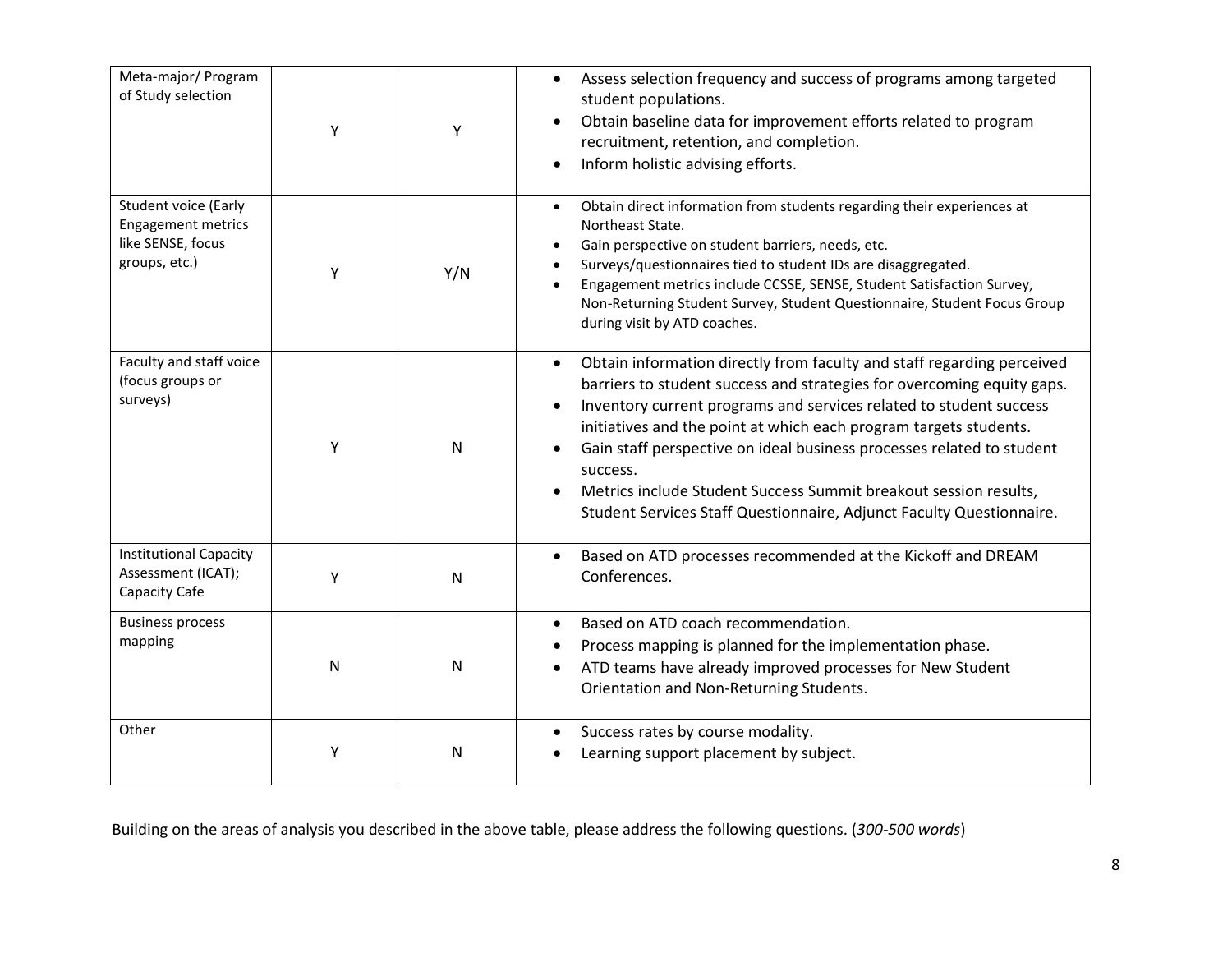A. What did you learn about why students are not completing key courses, returning in subsequent terms, persisting towards completion, and/or completing credentials at higher rates?

NeSCC's Spring 2019 Non-Returning Student Survey showed the primary reasons that students do not return in subsequent terms are non-academic (personal reasons, work schedule, finances, etc.). This finding is consistent with data from Revealing Institutional Strengths and Challenges (RISC), which surveyed community college students in fall 2017 and 2018 [\(www.risc.college\)](http://www.risc.college/). Analyses of input from current students reveal a similar list of barriers to persistence and completion (work, time, class availability, and finances). An analysis of gateway Math and English course data confirmed a significant and sustained increase in success rates for all populations corresponding to the implementation of co-requisite remediation and related advising initiatives in 2015. Students of Color are the only ATD target population whose gateway course completion rates remain below the institutional average. The Research Team has reviewed success rates by course and by modality, but additional discussion is needed to identify appropriate "high enrollment" and "low success" thresholds to facilitate deeper analysis.

B. What equity gaps exist between different student groups? Have they have been increasing or decreasing over time?

The Research Team identified equity gaps in completion rates for low-income (Pell-eligible) students, underprepared students, first generation students, and students of color, but the gaps for first generation students are less pronounced than for the other populations. As noted above, retention and completion rates are increasing for these populations, likely the result of several Tennessee Board of Regents (TBR) sponsored initiatives implemented in 2015 (TN Promise, 15 to Finish, SAILS, and other High Impact Practices). Even so, retention and completion rates for the overall college population have increased at a faster rate, resulting in wider completion gaps. This trend suggests that existing student success initiatives have not benefitted all student populations to the same degree.

C. What did you learn from mapping the current student experience? How does the current student experience compare to the "ideal" one for students at your institution?

NeSCC has not yet mapped out the full student experience, or defined an "ideal" student experience. However, the student panel (focus group) conducted during the ATD Coach visit in April 2019 provided excellent examples of ideal student experiences that have informed this plan. In every instance, student panelists described their most positive experiences in terms of personal growth, increased selfefficacy, and a sense of community or connection to the institution. This input indicates that the institution should focus on building a system of supports that promotes deeper, more meaningful connections with students.

D. Have you identified policy, practice, process, and/or cultural barriers that impede student progress? If so, what are they?

The most frequently cited policy, practice, and process barrier identified by all College constituencies was communication, with students expressing a preference for communication via D2L and text messaging. This preference does not align with institutional practices, which emphasize email communication. Other administrative barriers include limited staffing and insufficient knowledge of services available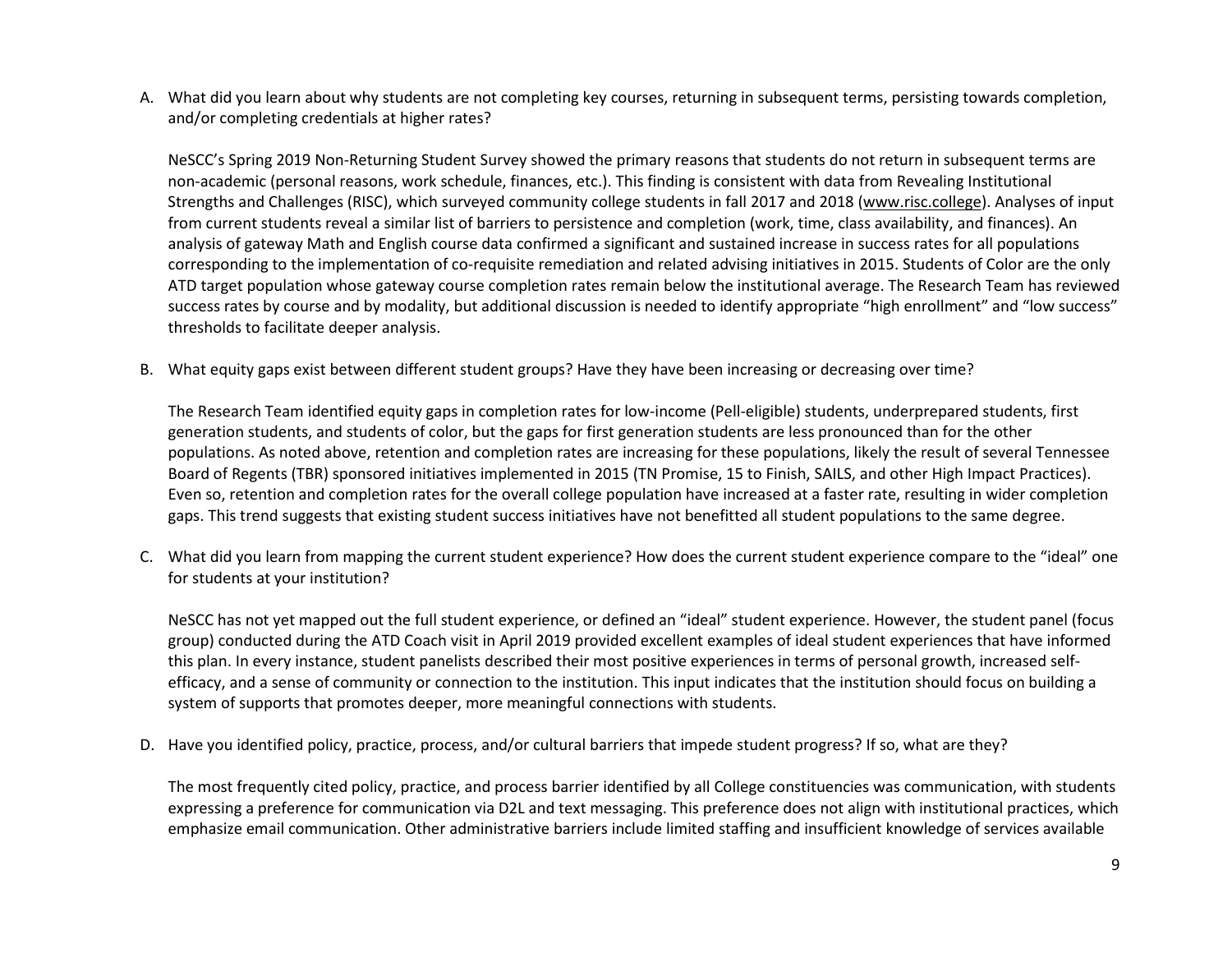to students. No specific cultural barriers were identified due to low enrollment of students of color, which limits the College's ability to secure reliable and actionable data. NeSCC's comprehensive inventory of student success initiatives also identified 192 policies, practices, and processes that contribute to student success, with assessments of potential impact and capacity for scaling.

E. What did you learn from the Institutional Capacity Assessment Tool about your strengths and areas that need to be strengthened?

Low participation in NeSCC's ICAT assessment significantly limits the reliability of its results, but the lowest scoring areas (Data & Technology, Equity, and Engagement & Communication) generally align with the results of other assessments and analyses.

F. Are there additional data or information sources that you are still investigating and/or want to collect? If so, what is the plan to get these items?

NeSCC's Research Team received a variety of data requests during the Discovery year. The Team established scoring criteria to ensure that resources remained focused on analyses with the highest potential to inform the Action Plan. The Team's work in year two will focus on responding to outstanding data questions from the January 2019 Summit; collecting and analyzing remaining items on Team's priority list; and diving deeper into data to support Action Plan implementation and assessment. Items remaining on the priority list include early momentum metrics not previously available from D2L, excess credits at graduation, and average changes of major.

Part-time enrollment is the single highest predictor of low engagement among Northeast State students according to the 2017 CCSSE survey. Although a variety of factors contribute to the CCSSE definition of engagement, a critical component is student interaction with academic and nonacademic support services. Northeast State does not currently track usage of support services by full or part-time enrollment status. During the first year of Action Plan implementation, NeSCC will collect the necessary data to establish a baseline measure of student engagement with support services upon which improvement in part-time student engagement will be measured.

## **Section 4: Our Student Success Vision** (*50-100 words)*

Please describe the overarching student success vision that describes the ideal student experience at your institution. To what extent were students involved in the creation/evolution of your vision? How have you communicated this vision?

Northeast State's Vision and Values statements provide overarching views of student success from an institutional perspective.

### **Vision:**

Northeast State shall be a premier learning-centered institution whose students and graduates are among the best-prepared individuals to meet current and emerging needs.

### **Values:**

Respect - We value respect and provide an environment of inclusiveness, cooperation, and diversity.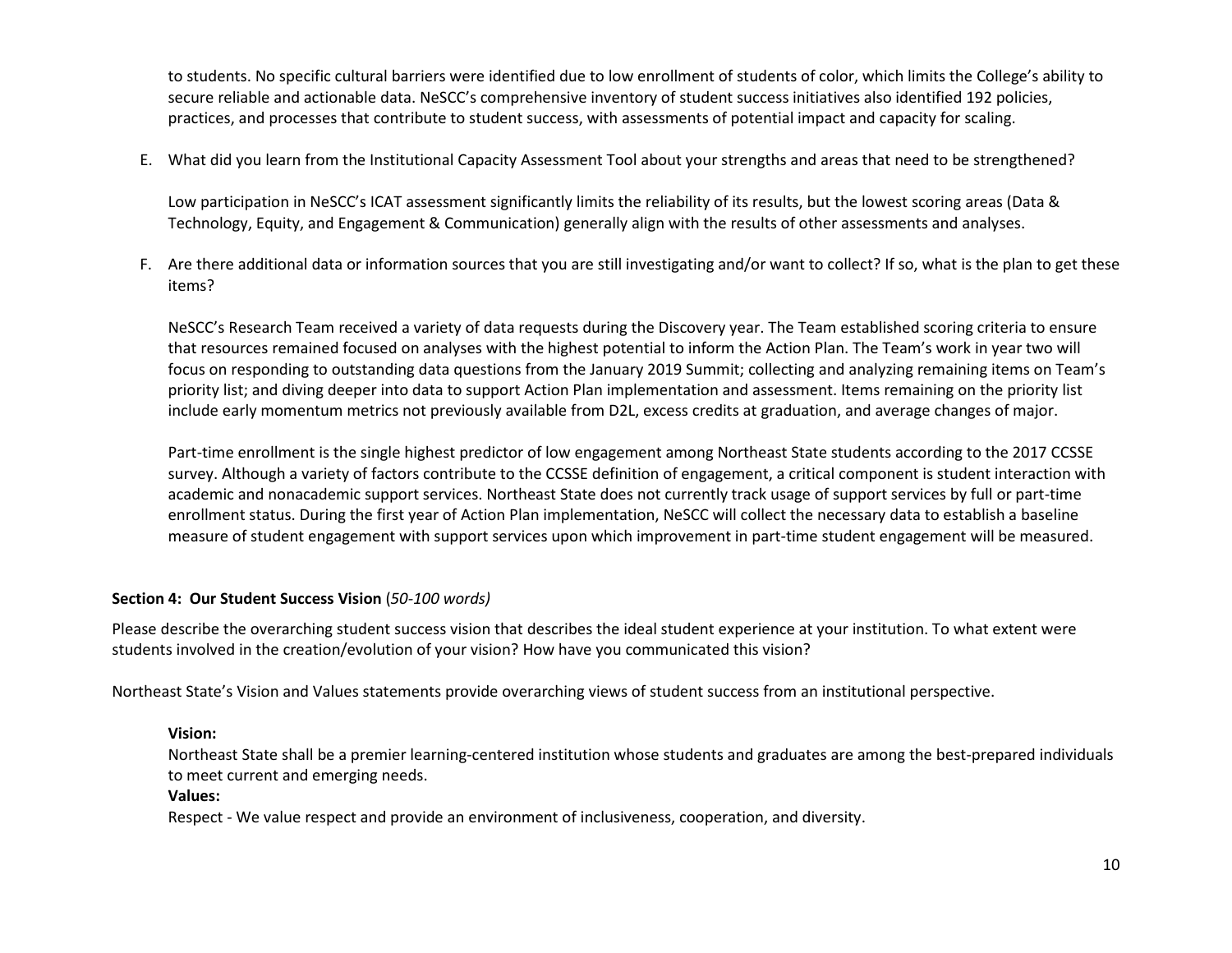Responsibility - We value responsibility and promote integrity, accountability, and excellence in teaching, learning, and services. Responsiveness - We value responsiveness and facilitate personal, professional, and economic growth.

Further development of Northeast State's student success vision will be ongoing during Year Two. During Year One, a student success focus group comprised of student panelists affirmed the College's Vision and Values statements through descriptions of personal growth, increased self-efficacy, and a sense of community or connection to the institution. The Cultural Change and Systems Integration Action Team will lead development of a statement informed by a student panelist's summary comment that Northeast State has "prepared me to exceed, not just meet current and emerging needs."

## **Section 5: Our Action Plan Priority Goals**

Combining (a) your **Student Success Vision** with what you have learned about the (b**) current student experience, barriers and gaps**, and (c) **your institutional capacities**, please outline 2-3 strategic **Priority Goals** that you will focus on over the next two years. Explain briefly how the **Priority Goals** relate to your vision and what you learned. Identify the **Key Strategies, Interventions, and Activities** that you will implement to accomplish your **Priority Goals. Priority Goals** should be measurable and be obtainable in the near-to-medium term, as compared to metrics such as graduation rates that serve as long-term, lagging indicators.

|             | <b>Action Plan Strategic</b><br><b>Priority Goals</b>                  | <b>Rationale: How our Priority</b><br><b>Goals Relate to our Student</b><br><b>Success Vision and What We</b><br>Learned                                                         | Key Strategies, Interventions and<br><b>Activities to Accomplish Priority Goals</b><br>(Are these new or updates to current<br>efforts?) |                              | <b>Institutional Strengths to Leverage</b><br>and/or Areas to Build Additional<br>Capacity                                                                                                                                          |
|-------------|------------------------------------------------------------------------|----------------------------------------------------------------------------------------------------------------------------------------------------------------------------------|------------------------------------------------------------------------------------------------------------------------------------------|------------------------------|-------------------------------------------------------------------------------------------------------------------------------------------------------------------------------------------------------------------------------------|
| $1_{\cdot}$ | Increase fall-to-fall<br>retention of first-time                       | 2015-2025 Strategic Plan-<br>Goal 2. Promote student                                                                                                                             | Identifying and enhancing student<br>1.1<br>communication methods [Update]                                                               | $\checkmark$<br>$\checkmark$ | Administrative Reorganization<br>College Mission, Vision, and                                                                                                                                                                       |
|             | freshmen (full-time and                                                | success through enhanced                                                                                                                                                         |                                                                                                                                          |                              | Values                                                                                                                                                                                                                              |
|             | part-time) from 55.8% to<br>57.8%, with targeted<br>retention gains in | retention, graduation, and<br>career-development efforts                                                                                                                         | 1.2 Promoting Strategic Enrollment<br>Management (SEM) [Update]                                                                          | $\checkmark$                 | <b>Cultural Change and Systems</b><br>Integration<br>D <sub>2</sub> L Culture                                                                                                                                                       |
|             | underprepared, Pell-<br>eligible, and students of<br>color             | Institutional communication<br>with students lacks clarity and<br>coordination. (Key Finding #1)<br>Communication was the<br>top recurrent theme for<br>all priority populations | 1.3 Supporting Student Success:<br>Centralization and Programmatic<br>Alignment of Student Services (QEP)<br>[New]                       | $\checkmark$<br>$\checkmark$ | President's Institutional Priorities<br><b>Prior Mindset Initiatives Related</b><br>to ATD<br><b>SACSCOC Reaffirmation of</b><br><b>Accreditation Process</b><br><b>Student Success Innovators</b><br><b>Student Success Summit</b> |

#### **Table 2. Action Plan Priority Goals**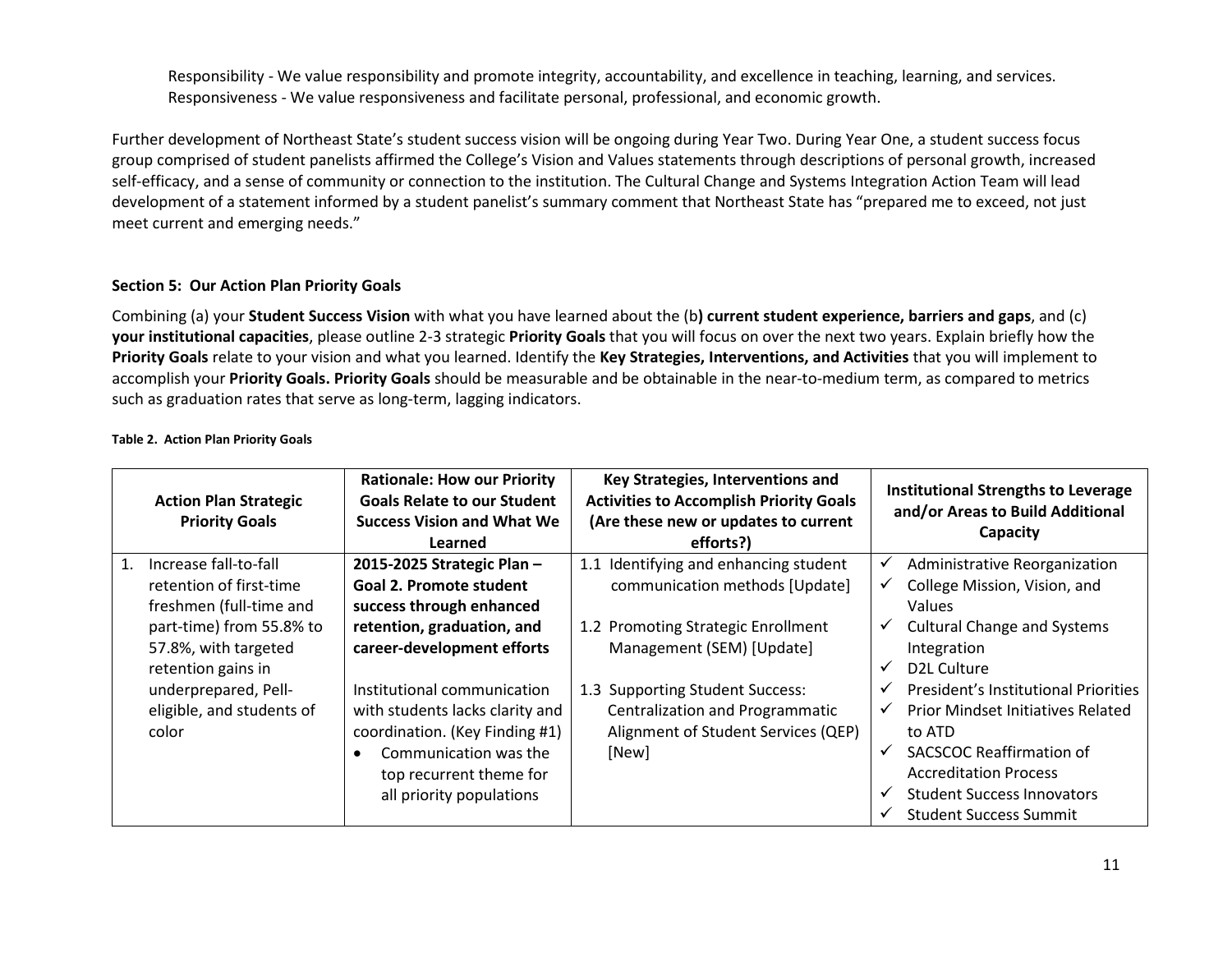| from the Student Success<br>Summit.<br>Students prefer receiving<br>$\bullet$<br>communication through<br>D2L, text messaging, or<br>face-to-face interactions.<br>In all target populations,<br>some student success metrics<br>are improving but completion<br>gaps are widening. (Key<br>Finding #2)<br>Retention and completion<br>$\bullet$<br>rates for the overall<br>college population have<br>increased at a faster rate.<br>Existing student success<br>$\bullet$<br>initiatives have not<br>benefitted all student<br>populations to the same<br>degree.<br>Top barriers to student | $\checkmark$ | <b>Student Success Website</b><br>$\checkmark$ Teaching Excellence and<br><b>Academic Services</b><br>$\checkmark$ TBR Support for HIPs<br>$\checkmark$ TBR Support for SEM<br>√ Title III Grant Opportunities<br>$\checkmark$ Tradition of Innovation |
|-------------------------------------------------------------------------------------------------------------------------------------------------------------------------------------------------------------------------------------------------------------------------------------------------------------------------------------------------------------------------------------------------------------------------------------------------------------------------------------------------------------------------------------------------------------------------------------------------|--------------|--------------------------------------------------------------------------------------------------------------------------------------------------------------------------------------------------------------------------------------------------------|
|                                                                                                                                                                                                                                                                                                                                                                                                                                                                                                                                                                                                 |              |                                                                                                                                                                                                                                                        |
|                                                                                                                                                                                                                                                                                                                                                                                                                                                                                                                                                                                                 |              |                                                                                                                                                                                                                                                        |
|                                                                                                                                                                                                                                                                                                                                                                                                                                                                                                                                                                                                 |              |                                                                                                                                                                                                                                                        |
|                                                                                                                                                                                                                                                                                                                                                                                                                                                                                                                                                                                                 |              |                                                                                                                                                                                                                                                        |
|                                                                                                                                                                                                                                                                                                                                                                                                                                                                                                                                                                                                 |              |                                                                                                                                                                                                                                                        |
|                                                                                                                                                                                                                                                                                                                                                                                                                                                                                                                                                                                                 |              |                                                                                                                                                                                                                                                        |
|                                                                                                                                                                                                                                                                                                                                                                                                                                                                                                                                                                                                 |              |                                                                                                                                                                                                                                                        |
|                                                                                                                                                                                                                                                                                                                                                                                                                                                                                                                                                                                                 |              |                                                                                                                                                                                                                                                        |
|                                                                                                                                                                                                                                                                                                                                                                                                                                                                                                                                                                                                 |              |                                                                                                                                                                                                                                                        |
|                                                                                                                                                                                                                                                                                                                                                                                                                                                                                                                                                                                                 |              |                                                                                                                                                                                                                                                        |
|                                                                                                                                                                                                                                                                                                                                                                                                                                                                                                                                                                                                 |              |                                                                                                                                                                                                                                                        |
|                                                                                                                                                                                                                                                                                                                                                                                                                                                                                                                                                                                                 |              |                                                                                                                                                                                                                                                        |
| success are generally non-                                                                                                                                                                                                                                                                                                                                                                                                                                                                                                                                                                      |              |                                                                                                                                                                                                                                                        |
| academic, and are similar for                                                                                                                                                                                                                                                                                                                                                                                                                                                                                                                                                                   |              |                                                                                                                                                                                                                                                        |
| current students and non-                                                                                                                                                                                                                                                                                                                                                                                                                                                                                                                                                                       |              |                                                                                                                                                                                                                                                        |
| returning students. (Key                                                                                                                                                                                                                                                                                                                                                                                                                                                                                                                                                                        |              |                                                                                                                                                                                                                                                        |
| Finding #3)                                                                                                                                                                                                                                                                                                                                                                                                                                                                                                                                                                                     |              |                                                                                                                                                                                                                                                        |
| Top 3 reasons why<br>$\bullet$                                                                                                                                                                                                                                                                                                                                                                                                                                                                                                                                                                  |              |                                                                                                                                                                                                                                                        |
| students in target                                                                                                                                                                                                                                                                                                                                                                                                                                                                                                                                                                              |              |                                                                                                                                                                                                                                                        |
| populations did not                                                                                                                                                                                                                                                                                                                                                                                                                                                                                                                                                                             |              |                                                                                                                                                                                                                                                        |
| return in Spring 2019                                                                                                                                                                                                                                                                                                                                                                                                                                                                                                                                                                           |              |                                                                                                                                                                                                                                                        |
| were personal reasons,                                                                                                                                                                                                                                                                                                                                                                                                                                                                                                                                                                          |              |                                                                                                                                                                                                                                                        |
| work schedule, and taking                                                                                                                                                                                                                                                                                                                                                                                                                                                                                                                                                                       |              |                                                                                                                                                                                                                                                        |
| time off from college.                                                                                                                                                                                                                                                                                                                                                                                                                                                                                                                                                                          |              |                                                                                                                                                                                                                                                        |
|                                                                                                                                                                                                                                                                                                                                                                                                                                                                                                                                                                                                 |              |                                                                                                                                                                                                                                                        |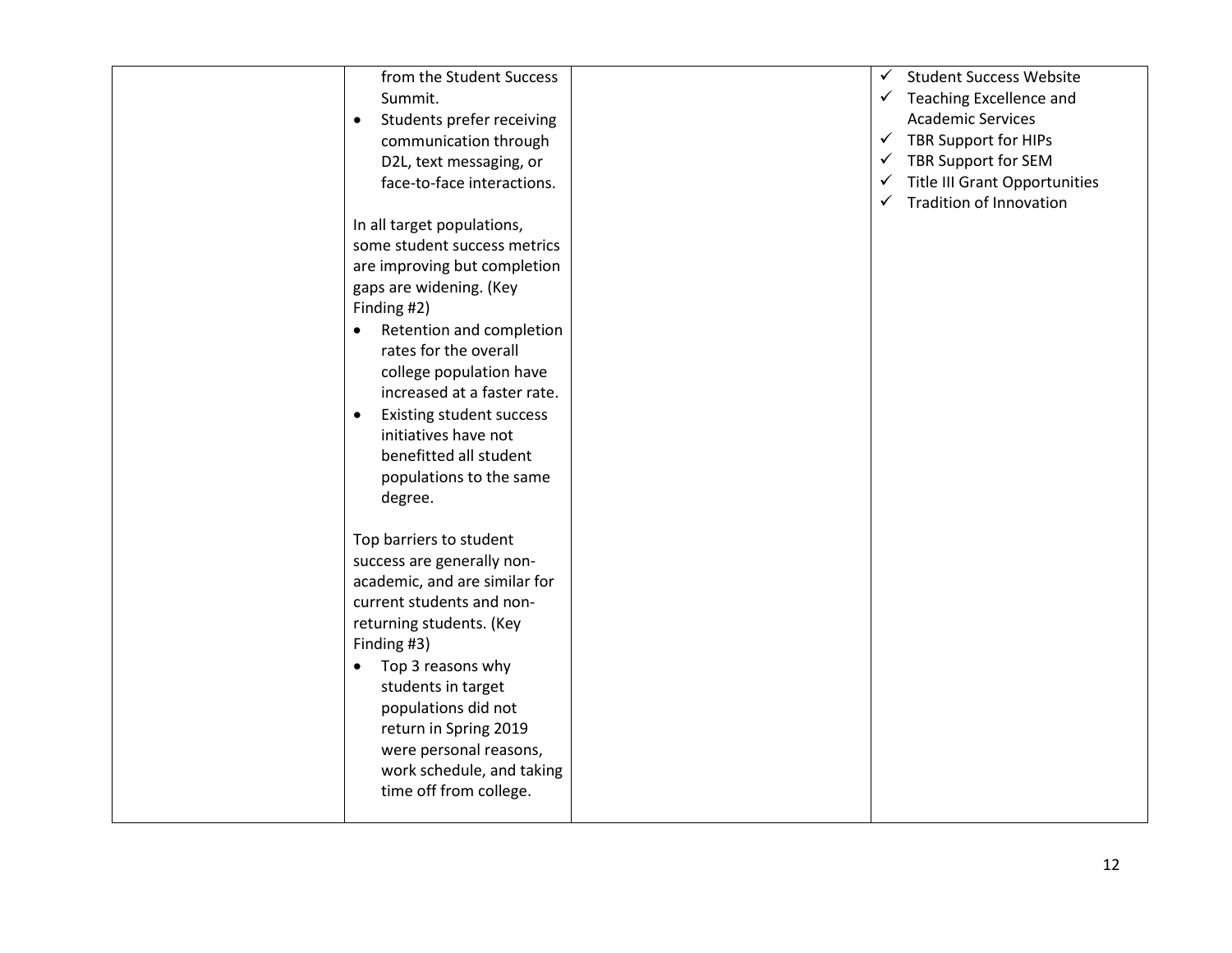| 2.<br>Increase engagement of | 2015-2025 Strategic Plan-                                                                                                                                                                                                                                                                                                            | 2.1 Expanding part-time student   | ✓            | <b>Adult Learner Success Initiatives</b> |
|------------------------------|--------------------------------------------------------------------------------------------------------------------------------------------------------------------------------------------------------------------------------------------------------------------------------------------------------------------------------------|-----------------------------------|--------------|------------------------------------------|
| part-time students           | <b>Goal 3. Provide quality</b>                                                                                                                                                                                                                                                                                                       | access to academic and            | ✓            | Curriculum Development and               |
|                              | programs and services that                                                                                                                                                                                                                                                                                                           | student success supports [Update] |              | <b>Engagement with Culturally</b>        |
|                              | are recognized for                                                                                                                                                                                                                                                                                                                   |                                   |              | <b>Responsive Practices</b>              |
|                              | <b>Excellence</b>                                                                                                                                                                                                                                                                                                                    |                                   | ✓            | <b>Career and Technical Education</b>    |
|                              |                                                                                                                                                                                                                                                                                                                                      |                                   | $\checkmark$ | <b>Dual Enrollment</b>                   |
|                              | Lack of financial resources is a                                                                                                                                                                                                                                                                                                     |                                   | ✓            | <b>Evening Services</b>                  |
|                              | common barrier to student                                                                                                                                                                                                                                                                                                            |                                   | $\checkmark$ | Multi-Campus Programs                    |
|                              | success. (Key Finding #4)                                                                                                                                                                                                                                                                                                            |                                   | $\checkmark$ | <b>Northeast State Foundation</b>        |
|                              | In Fall 2018, 43.3% of<br>$\bullet$                                                                                                                                                                                                                                                                                                  |                                   | ✓            | <b>Student Success Inventory</b>         |
|                              | Northeast State students                                                                                                                                                                                                                                                                                                             |                                   | $\checkmark$ | <b>Technology and Adaptive</b>           |
|                              | were classified as low                                                                                                                                                                                                                                                                                                               |                                   |              | <b>Strategies</b>                        |
|                              | income (defined as                                                                                                                                                                                                                                                                                                                   |                                   | $\checkmark$ | <b>Tennessee Reconnect Success</b>       |
|                              | receiving Pell Grant                                                                                                                                                                                                                                                                                                                 |                                   |              | Plan                                     |
|                              | awards).                                                                                                                                                                                                                                                                                                                             |                                   |              |                                          |
|                              | Part-time enrollment is the<br>single highest predictor of<br>low engagement. (Key Finding<br>#5)<br>In Fall 2018, 43.84% of<br>$\bullet$<br>Northeast State students<br>were enrolled part-time.<br>Students below age 18 or<br>$\bullet$<br>above age 31 had the<br>greatest percentages of<br>part-time students by age<br>group. |                                   |              |                                          |

*Optional: provide a visual representation to demonstrate how your strategies, interventions and activities work together to achieve your student success priority goals and vision*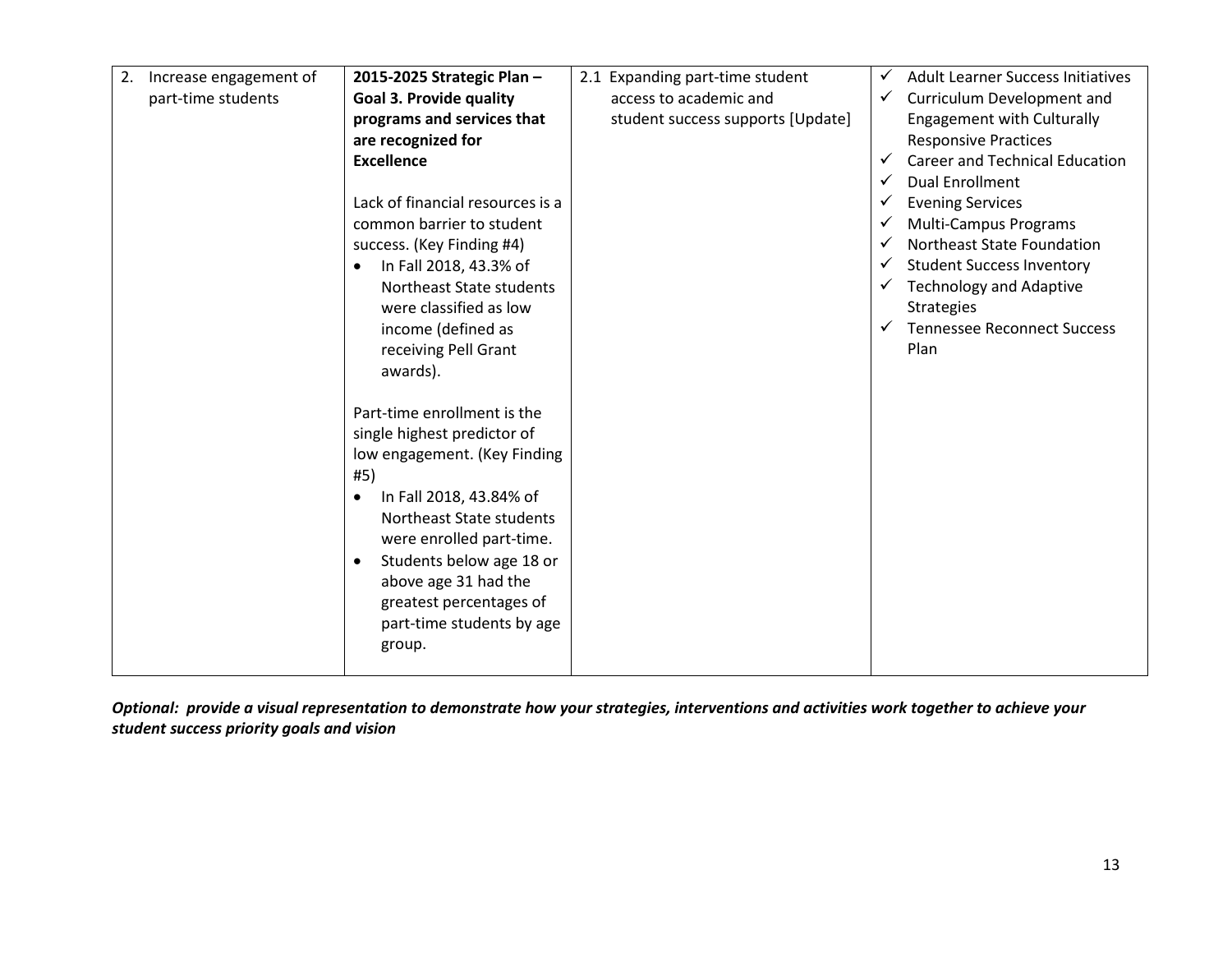**Figure 2. Student Success Synergy at Northeast State Community College**



## **Section 6: Our Detailed Action Plan**

Please expand on each **Key Strategy, Intervention and Activity** outlined in Section 5 in the work plan template below.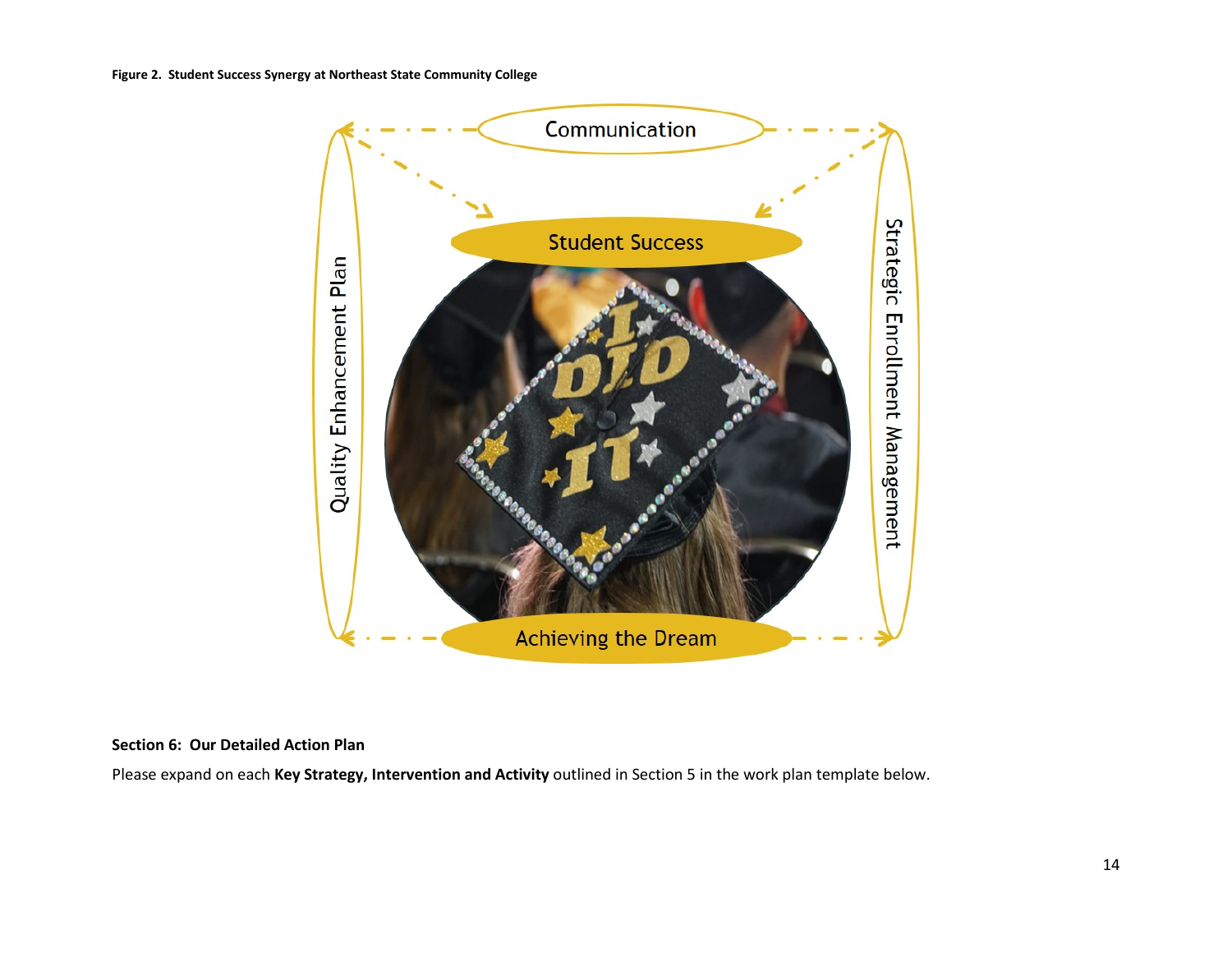# *Priority One: Increase fall-to-fall retention of first-time freshmen (full-time and part-time) from 55.8% to 57.8%, with targeted retention gains in underprepared, Pell-eligible, and students of color*

**Table 3. Priority One Key Strategies**

| <b>Key Strategies,</b><br><b>Interventions</b><br>and Activities<br>1.1<br>Identifying and | <b>Deliverables</b><br>and Timing<br>1.1.1<br>Develop New                                                                                                                              | Organizational<br>Unit(s)<br><b>Responsible for</b><br>Design,<br>Implementation<br>and Evaluation<br>Institutional<br>Excellence and | <b>Scaling the</b><br>Work (if not<br>implementing<br>at scale initially,<br>what is the plan<br>for scaling?)<br>Deliverable will<br>be scaled to | <b>Measurable</b><br><b>Indicators of</b><br><b>Progress with</b><br><b>Measurement</b><br>Dates (be specific)<br>By end of each<br>semester:                                                                                               | <b>Resources Needed</b><br>(policy or procedural<br>changes, staffing,<br>technology,<br>professional<br>development)<br>Applicable<br>$\bullet$<br>Technology | Challenges (policy,<br>logistics, staffing,<br>organizational, etc.) to<br><b>Implementation and</b><br><b>Strategies to Overcome</b><br><b>Them</b><br><b>Personnel Shifts</b><br>$\bullet$<br><b>Student Contact</b><br>$\bullet$ |
|--------------------------------------------------------------------------------------------|----------------------------------------------------------------------------------------------------------------------------------------------------------------------------------------|---------------------------------------------------------------------------------------------------------------------------------------|----------------------------------------------------------------------------------------------------------------------------------------------------|---------------------------------------------------------------------------------------------------------------------------------------------------------------------------------------------------------------------------------------------|----------------------------------------------------------------------------------------------------------------------------------------------------------------|-------------------------------------------------------------------------------------------------------------------------------------------------------------------------------------------------------------------------------------|
| enhancing<br>student<br>communication<br>methods                                           | Student<br>Orientation<br>(NSO)<br>Communication<br>Plan<br>Spring 2019 -<br>Plan<br>Development<br>Summer 2019-<br>NSOs Begin<br>Fall 2019 -<br>Student<br>Messaging<br><b>Begins</b> | <b>Student Success</b><br>- Enrollment<br>Services                                                                                    | other student<br>populations<br>with purchase<br>of Signal Vine<br><b>Text Messaging</b><br>System.                                                | Number of<br>$\bullet$<br>communications<br>sent to students<br>Number of<br>$\bullet$<br>students<br>contacted for<br>each type of<br>communication<br>Number of<br>$\bullet$<br>required actions<br>taken by<br>students after<br>message | Personnel<br>$\bullet$                                                                                                                                         | Information<br>Assigned to Technology<br>and Adaptive Strategies<br><b>Action Team</b>                                                                                                                                              |
|                                                                                            | 1.1.2<br>Increase D2L<br>Development<br>and Usage of<br>Specialized<br>Features                                                                                                        | Institutional<br>Excellence and<br><b>Student Success</b><br>- Teaching<br>Excellence and                                             | Develop a<br>network of D2L<br>trainers in each<br>academic<br>division                                                                            | By end of each<br>semester:<br>Number of<br>$\bullet$<br>faculty using<br>specialized<br>features                                                                                                                                           | D2L Culture<br>$\bullet$<br>Finances<br>$\bullet$<br>Incentives for<br>$\bullet$<br><b>Adjunct Faculty</b><br>Participation                                    | <b>Budgetary</b><br>$\bullet$<br>Constraints<br><b>D2L Awareness</b><br>$\bullet$<br>Logistics<br>$\bullet$<br>Mindset<br>$\bullet$                                                                                                 |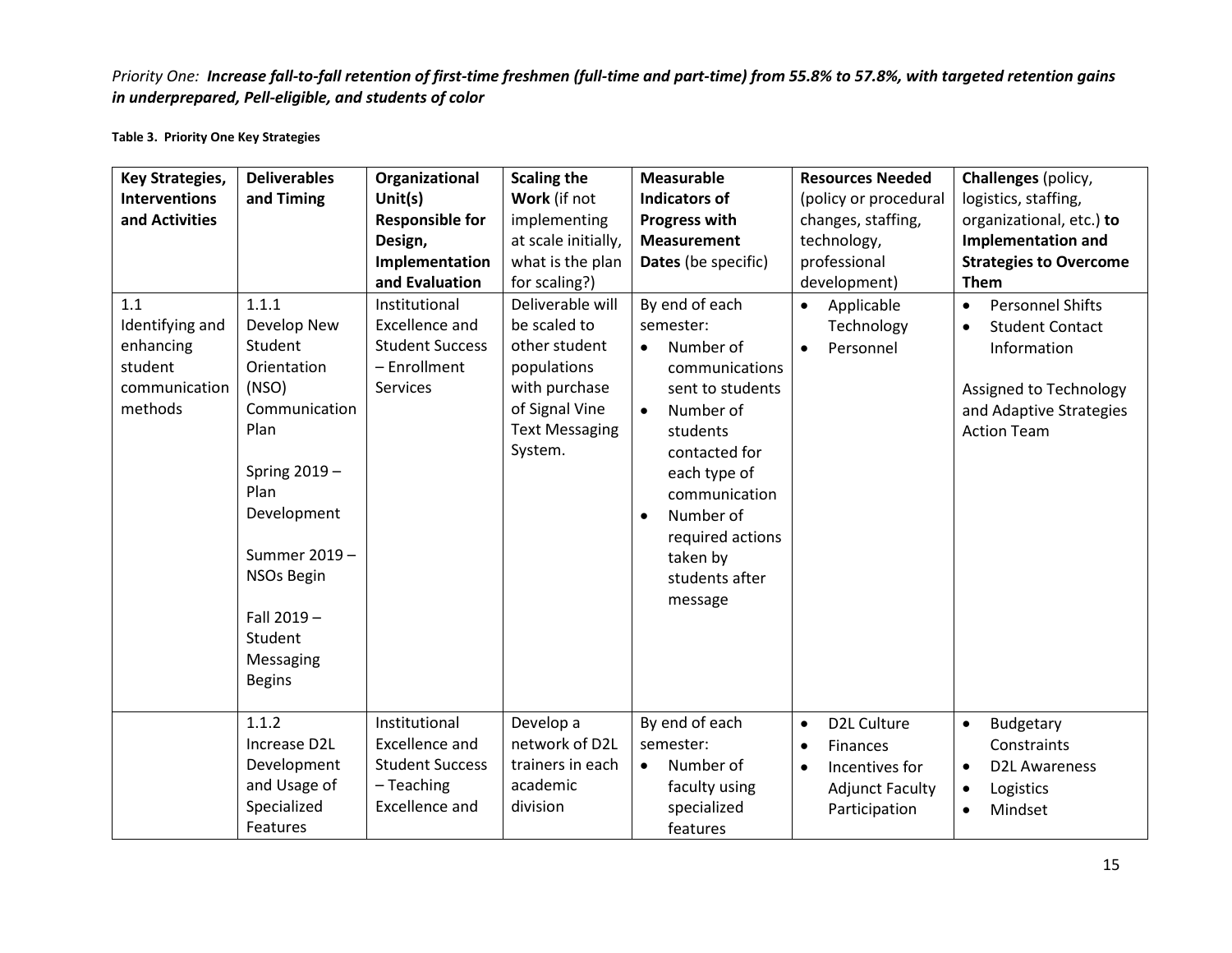|       | Fall 2019 -<br>Campus-wide<br>Professional<br>Development<br>Spring 2020 -<br><b>Virtual Learning</b><br>Communities<br>Established                                                                                  | Academic<br>Services<br><b>Academic Affairs</b><br>- Academic<br><b>Divisions</b><br>Computer<br>Services-<br>Academic<br>Computing | Scale access to<br>virtual learning<br>communities<br>among student<br>populations | Number of<br>$\bullet$<br>training sessions<br>and participants<br>Number of<br>$\bullet$<br>students<br>referred to<br>student services<br>Number of<br>$\bullet$<br>students<br>participating in<br>a virtual<br>learning<br>community                                                                                             | Marketing<br>$\bullet$<br>Personnel<br>$\bullet$<br>Technical<br>$\bullet$<br>Support<br>Training<br>$\bullet$<br>Materials                                        | <b>Personnel Shifts</b><br>$\bullet$<br><b>Training Formats and</b><br>$\bullet$<br>Schedules<br>Assigned to Curriculum<br>Development and<br>Engagement and<br><b>Technology and Adaptive</b><br><b>Strategies Action Teams</b>                                                                                         |
|-------|----------------------------------------------------------------------------------------------------------------------------------------------------------------------------------------------------------------------|-------------------------------------------------------------------------------------------------------------------------------------|------------------------------------------------------------------------------------|--------------------------------------------------------------------------------------------------------------------------------------------------------------------------------------------------------------------------------------------------------------------------------------------------------------------------------------|--------------------------------------------------------------------------------------------------------------------------------------------------------------------|--------------------------------------------------------------------------------------------------------------------------------------------------------------------------------------------------------------------------------------------------------------------------------------------------------------------------|
| 1.1.3 | Implement<br><b>Signal Vine Text</b><br>Messaging<br>System<br>Summer 2019-<br>Purchase<br>System<br>Summer 2019-<br>Implementation<br>and Staff<br>Training<br>Fall 2019 -<br>Student<br>Messaging<br><b>Begins</b> | Institutional<br><b>Excellence and</b><br><b>Student Success</b><br>- Enrollment<br>Management<br>Computer<br><b>Services</b>       | At scale by<br>Spring 2020                                                         | By end of each<br>semester:<br>Number of texts<br>$\bullet$<br>sent<br>Number of<br>$\bullet$<br>students<br>contacted<br>Number of<br>$\bullet$<br>students<br>contacted for<br>each type of<br>communication<br>Number of<br>$\bullet$<br>required actions<br>taken by<br>students after<br>message<br>Year-to-year<br>comparisons | Applicable<br>$\bullet$<br>Technology<br><b>Finances</b><br>$\bullet$<br>Marketing<br>٠<br>Personnel<br>Technical<br>$\bullet$<br>Support<br>Training<br>$\bullet$ | Budgetary<br>$\bullet$<br>Constraints<br>Mindset<br>$\bullet$<br><b>Personnel Shifts</b><br>$\bullet$<br><b>Policy Revisions</b><br>$\bullet$<br>Procedures<br>$\bullet$<br>Development<br><b>Student Contact</b><br>$\bullet$<br>Information<br>Assigned to Technology<br>and Adaptive Strategies<br><b>Action Team</b> |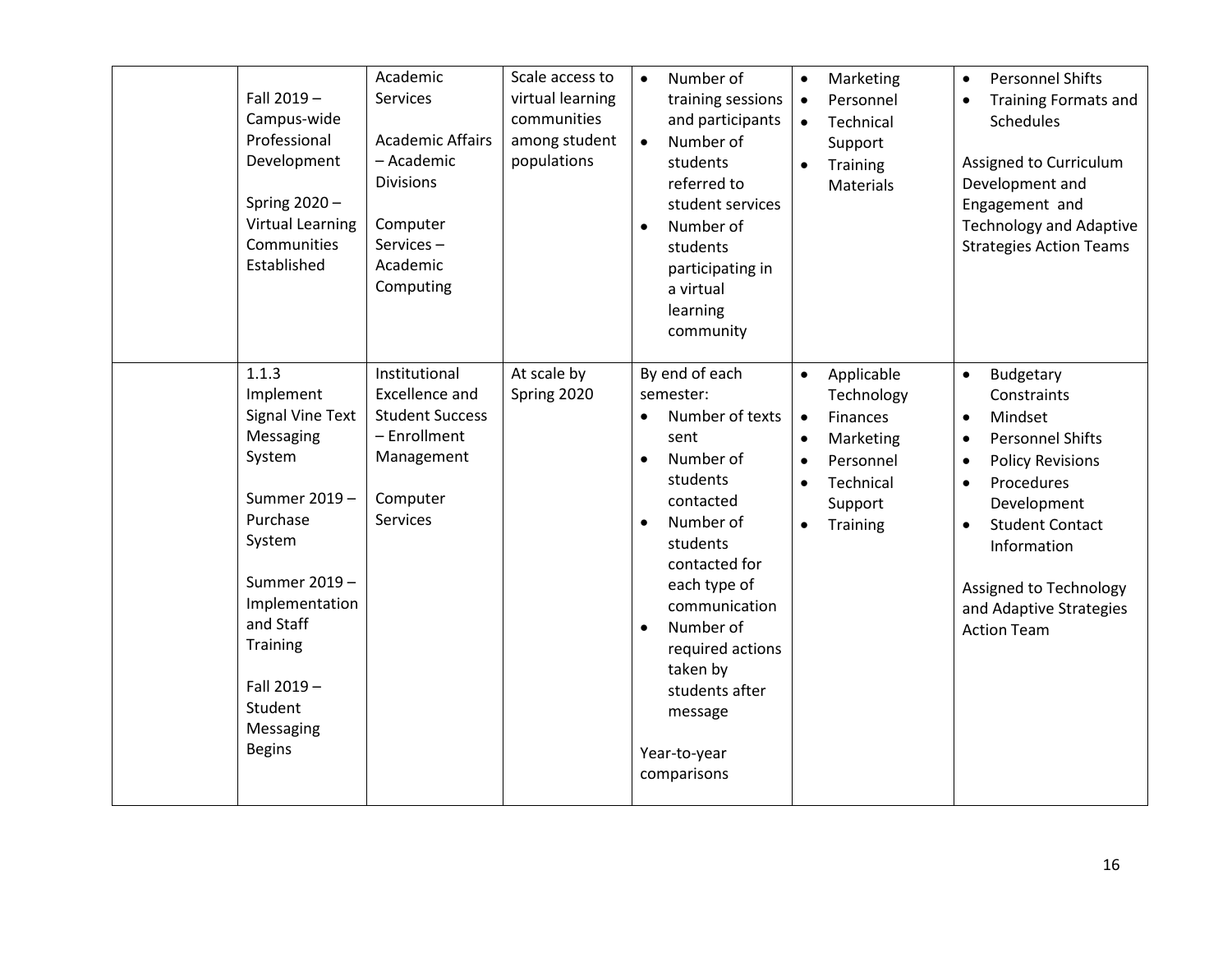|                                                                     | 1.1.4<br><b>Create Summer</b><br><b>Nudges</b><br>Summer 2019-<br>Nudges Begin                                                   | Institutional<br>Excellence and<br><b>Student Success</b><br>- Enrollment<br>Management<br>Economic and<br>Workforce<br>Development-<br>Community<br>Relations and<br>Marketing | Deliverable will<br>be scaled with<br>purchase of<br><b>Signal Vine Text</b><br>Messaging<br>System and<br>through<br>community<br>partnerships.              | By end of each<br>Summer semester:<br>Number of<br>$\bullet$<br>nudges sent<br>Number of<br>$\bullet$<br>students<br>contacted<br>Number of<br>$\bullet$<br>students<br>contacted for<br>each type of<br>nudge<br>Number of<br>$\bullet$<br>required actions<br>taken by<br>students after<br>nudge<br>Number of<br>$\bullet$<br>students who<br>enroll for the<br><b>Fall Semester</b><br>contacted by<br>community<br>partners | $\bullet$<br>$\bullet$<br>$\bullet$<br>$\bullet$<br>$\bullet$ | Applicable<br>Technology<br><b>Branded Nudges</b><br>Community<br>Partnerships<br>Finances<br>Personnel<br>Training                                    | Budgetary<br>$\bullet$<br>Constraints<br><b>Market Share</b><br>$\bullet$<br><b>Personnel Shifts</b><br>$\bullet$<br><b>Policy Revisions</b><br>$\bullet$<br>Procedures<br>$\bullet$<br>Development<br><b>Student Contact</b><br>$\bullet$<br>Information<br>Assigned to Technology<br>and Adaptive Strategies<br><b>Action Team</b> |
|---------------------------------------------------------------------|----------------------------------------------------------------------------------------------------------------------------------|---------------------------------------------------------------------------------------------------------------------------------------------------------------------------------|---------------------------------------------------------------------------------------------------------------------------------------------------------------|----------------------------------------------------------------------------------------------------------------------------------------------------------------------------------------------------------------------------------------------------------------------------------------------------------------------------------------------------------------------------------------------------------------------------------|---------------------------------------------------------------|--------------------------------------------------------------------------------------------------------------------------------------------------------|--------------------------------------------------------------------------------------------------------------------------------------------------------------------------------------------------------------------------------------------------------------------------------------------------------------------------------------|
| 1.2<br>Supporting<br>Strategic<br>Enrollment<br>Management<br>(SEM) | 1.2.1<br>Synergy with<br>the Strategic<br>Enrollment<br>Management<br>Plan<br>Summer 2019-<br><b>SEM</b><br>Committees<br>Formed | Institutional<br><b>Excellence and</b><br><b>Student Success</b><br>- Enrollment<br>Management<br>and Research,<br>Analytics &<br>Planning                                      | The Strategic<br>Enrollment<br>Management<br>(SEM) Plan is a<br>multi-year plan<br>focused on<br>retention and<br>recruitment<br>required by the<br>Tennessee | To be determined<br>within the SEM<br>development<br>process                                                                                                                                                                                                                                                                                                                                                                     | $\bullet$<br>$\bullet$<br>$\bullet$<br>$\bullet$<br>$\bullet$ | Communications<br>Plan<br><b>External Data</b><br>and Forecasting<br>Finances<br>Marketing<br>Personnel<br><b>Student Success</b><br><b>Innovators</b> | Awareness of<br>$\bullet$<br>Services<br>Budgetary<br>Constraints<br>Communication<br>$\bullet$<br>Job Descriptions<br>$\bullet$<br>Mindset<br>$\bullet$<br><b>Personnel Shifts</b><br>$\bullet$<br><b>Policy Revisions</b><br>$\bullet$<br>Procedures<br>$\bullet$<br>Development                                                   |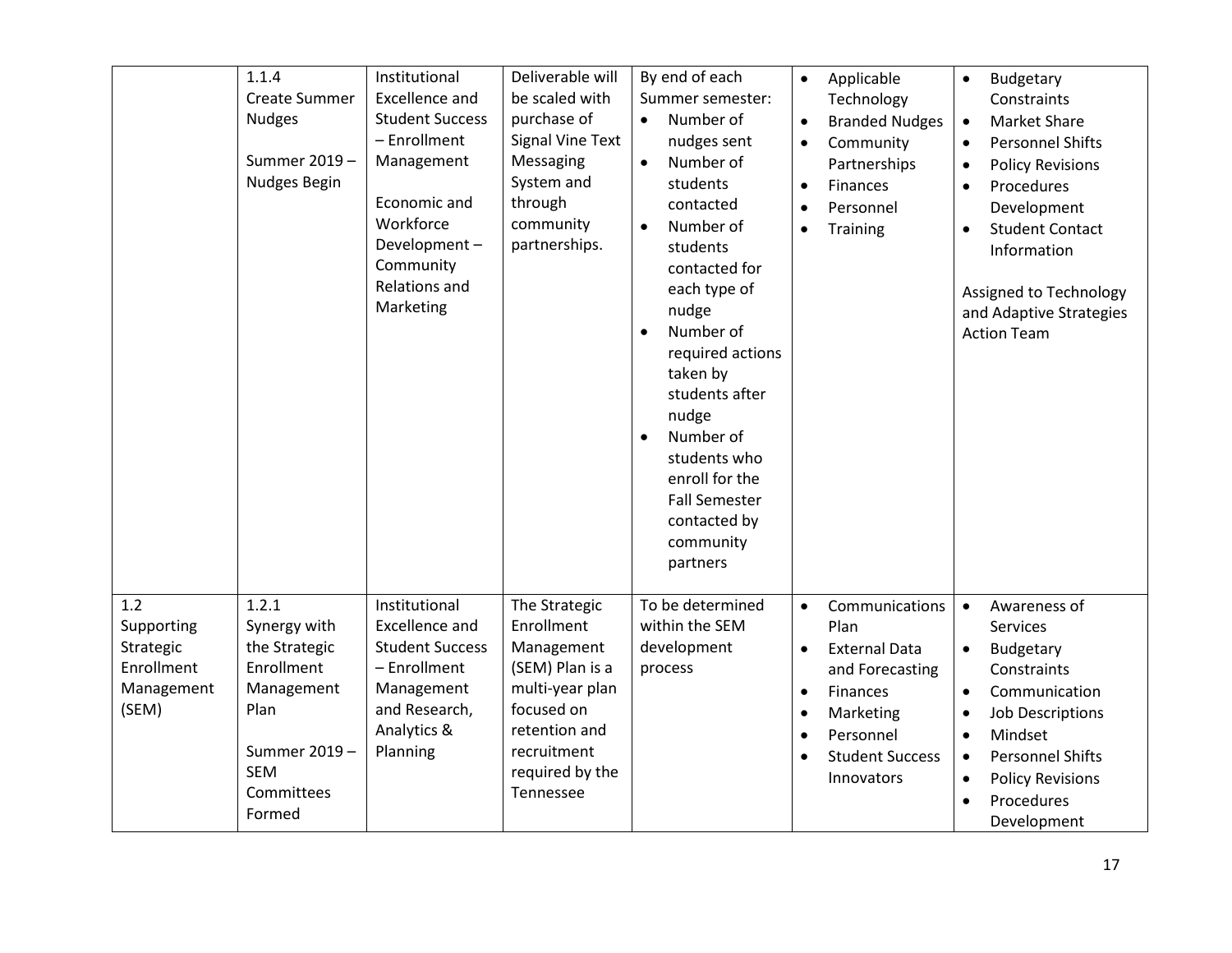|                              | Fall 2019 - SEM<br>Plan Developed<br>December 2019<br>- SEM Plan<br>Submitted to<br><b>TBR</b>                                                                                                   | <b>Academic Affairs</b><br>- Academic<br><b>Divisions</b><br><b>SEM</b><br>Committees                                                      | Board of<br>Regents (TBR).                    |                                                                                                                                                                                                                                                                                                                                                                                                                             |                                                                                                                   | Assigned to SEM Steering<br>Committee                                                                                                                                                                          |
|------------------------------|--------------------------------------------------------------------------------------------------------------------------------------------------------------------------------------------------|--------------------------------------------------------------------------------------------------------------------------------------------|-----------------------------------------------|-----------------------------------------------------------------------------------------------------------------------------------------------------------------------------------------------------------------------------------------------------------------------------------------------------------------------------------------------------------------------------------------------------------------------------|-------------------------------------------------------------------------------------------------------------------|----------------------------------------------------------------------------------------------------------------------------------------------------------------------------------------------------------------|
|                              | 1.2.2<br>Coordinate<br>Non-Returning<br><b>Student Survey</b><br>Data Collection<br>Spring 2019-<br>Development of<br>Interactive<br>Survey<br>Instrument and<br><b>Pilot Data</b><br>Collection | Institutional<br><b>Excellence and</b><br><b>Student Success</b><br>- Enrollment<br>Management<br>and Research,<br>Analytics &<br>Planning | At scale                                      | After "Last Day to<br>Add" during Spring<br>Semesters:<br>Number of non-<br>$\bullet$<br>graduates not<br>returning from<br><b>Fall Semester</b><br>Qualitative<br>$\bullet$<br>responses<br>obtained by<br>telephone<br>interview<br>Number of<br>$\bullet$<br>students<br>requesting<br>outreach by<br>student services<br>Number of<br>$\bullet$<br>students<br>enrolled in<br>subsequent<br>Summer or Fall<br>semesters | Applicable<br>$\bullet$<br>Technology<br>Finances<br>$\bullet$<br>Personnel<br>$\bullet$<br>Training<br>$\bullet$ | Budgetary<br>$\bullet$<br>Constraints<br><b>Personnel Shifts</b><br>$\bullet$<br><b>Student Contact</b><br>$\bullet$<br>Information<br>Assigned to Technology<br>and Adaptive Strategies<br><b>Action Team</b> |
| 1.3<br>Supporting<br>Student | 1.3.1<br>Synergy with<br>the Quality                                                                                                                                                             | Institutional<br><b>Excellence and</b><br><b>Student Success</b>                                                                           | The Quality<br>Enhancement<br>Plan (QEP) is a | To be determined<br>within the QEP<br>process                                                                                                                                                                                                                                                                                                                                                                               | Communications<br>$\bullet$<br>Plan                                                                               | Awareness of<br>$\bullet$<br>Services                                                                                                                                                                          |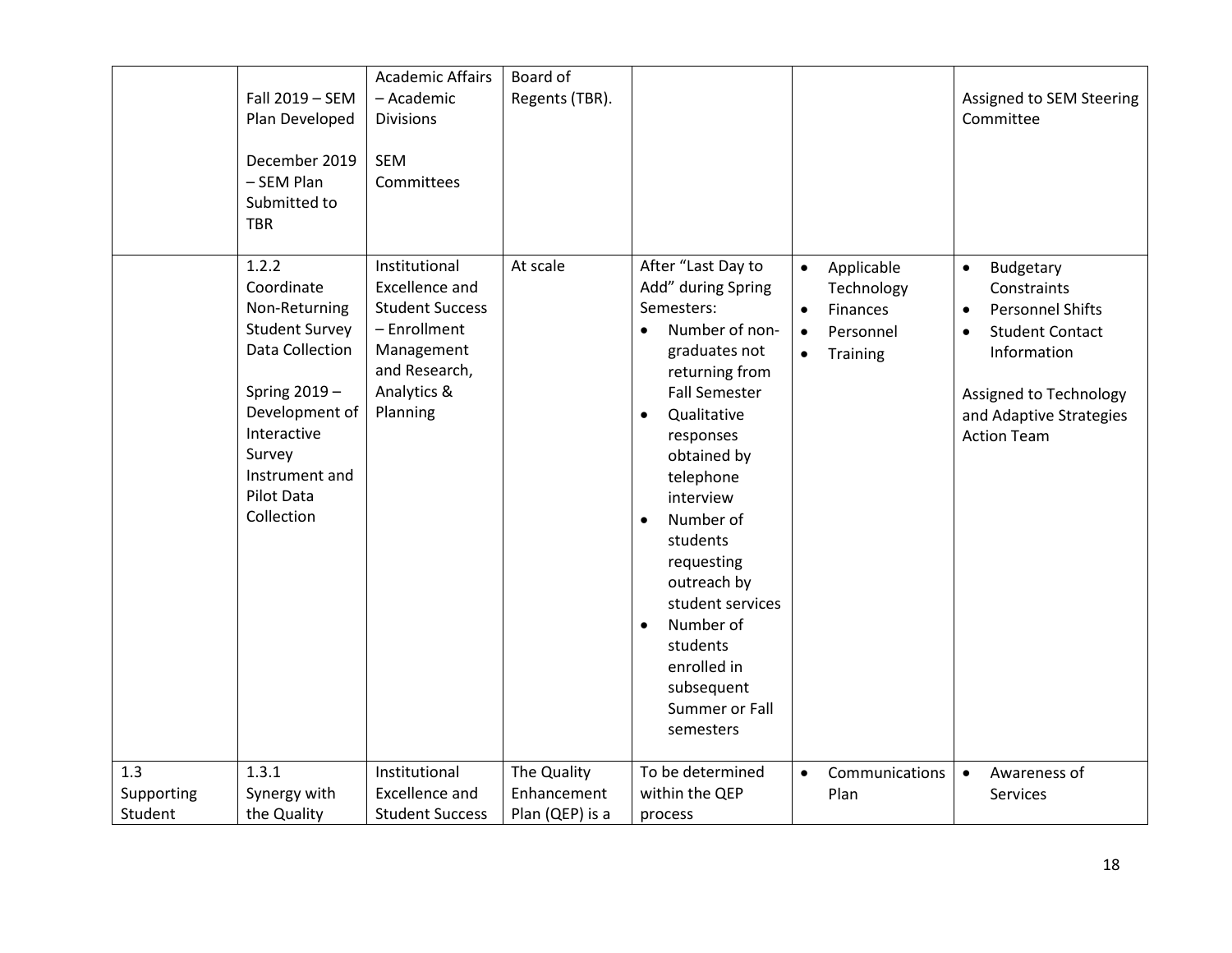| Success:<br>Centralization<br>and<br>Programmatic<br>Alignment of<br>Student<br>Services (QEP) | Enhancement<br>Plan<br>Spring 2019-<br><b>Topic Selection</b><br>Fall 2019 - QEP<br>Plan<br>Development<br><b>Team Formed</b><br>Spring 2020 -<br>Plan Approval                                                                                          | <b>Academic Affairs</b><br>QEP Plan<br>Development<br>Team                                                                                                     | five-year plan<br>required for<br>SACSCOC<br>Reaffirmation<br>of<br>Accreditation. |                                                                                                                                                                                                                                | Cross-Training<br>$\bullet$<br>Model<br><b>Facilities</b><br>$\bullet$<br>Finances<br>$\bullet$<br>Marketing<br>$\bullet$<br>Personnel<br>$\bullet$ | Budgetary<br>$\bullet$<br>Constraints<br>Communication<br>$\bullet$<br><b>Job Descriptions</b><br>$\bullet$<br>Mindset<br>$\bullet$<br><b>Personnel Shifts</b><br>$\bullet$<br><b>Policy Revisions</b><br>$\bullet$<br>Procedures<br>$\bullet$<br>Development<br><b>Space Allocation</b><br>$\bullet$<br>Assigned to QEP Plan<br>Development Team |
|------------------------------------------------------------------------------------------------|----------------------------------------------------------------------------------------------------------------------------------------------------------------------------------------------------------------------------------------------------------|----------------------------------------------------------------------------------------------------------------------------------------------------------------|------------------------------------------------------------------------------------|--------------------------------------------------------------------------------------------------------------------------------------------------------------------------------------------------------------------------------|-----------------------------------------------------------------------------------------------------------------------------------------------------|---------------------------------------------------------------------------------------------------------------------------------------------------------------------------------------------------------------------------------------------------------------------------------------------------------------------------------------------------|
|                                                                                                | 1.3.2<br>Develop a<br>Northeast<br>State-specific<br>Holistic<br><b>Advising Model</b><br>Summer 2019-<br>Holistic<br>Advising<br>Checklist<br>Summer 2019-<br>Express<br>Advising and<br>Holistic<br>Advising<br>Appointments<br>Fall 2019-<br>Academic | Institutional<br>Excellence and<br><b>Student Success</b><br>- Advising<br><b>Resource Center</b><br><b>Academic Affairs</b><br>- Academic<br><b>Divisions</b> | Fall $2019 -$ Pilot<br>and Evaluation<br>Spring 2020-<br>Full<br>Implementation    | By end of each<br>semester:<br>Number of<br>advisors trained<br>Number of<br>$\bullet$<br>students<br>advised using<br>holistic model<br>Qualitative and<br>$\bullet$<br>quantitative<br>measures of<br>advising<br>experience | Finances<br>$\bullet$<br>Personnel<br>Marketing<br><b>Training</b><br>$\bullet$<br>Materials                                                        | <b>Budget Constraints</b><br>$\bullet$<br><b>Job Descriptions</b><br>$\bullet$<br>Mindset<br>$\bullet$<br><b>Personnel Shifts</b><br>$\bullet$<br><b>Policy Revisions</b><br>$\bullet$<br>Procedures<br>$\bullet$<br>Development<br>Scheduling<br>$\bullet$<br>Assigned to Cultural<br>Change and Systems<br><b>Integration Action Team</b>       |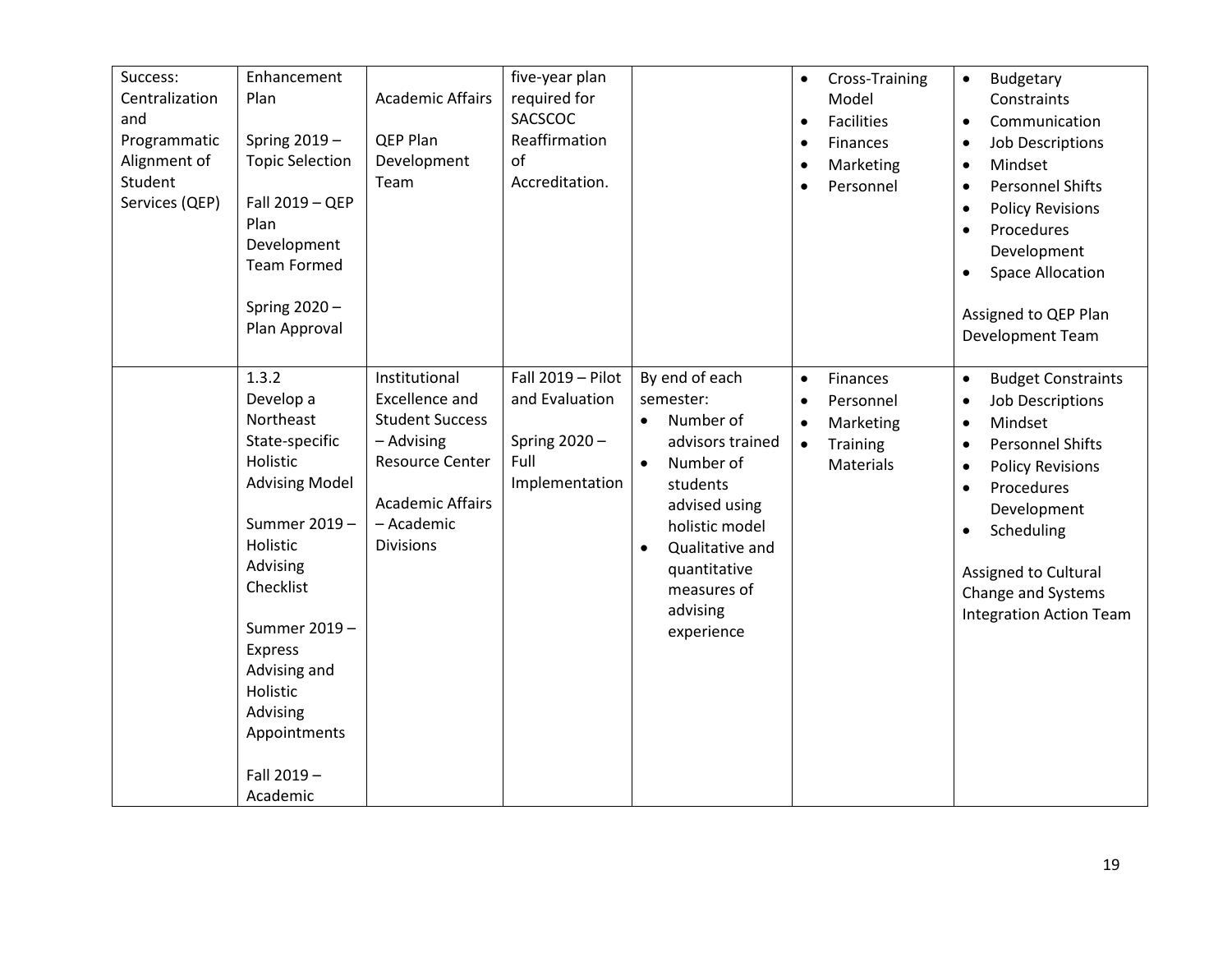| Advising<br>Syllabus                                                 |  |  |  |
|----------------------------------------------------------------------|--|--|--|
| Fall 2019 -<br>Holistic<br>Advising<br>Training for<br>Faculty/Staff |  |  |  |

# *Priority Two: Increase engagement of part-time students*

### **Table 4. Priority Two Key Strategies**

| <b>Key Strategies,</b><br><b>Interventions</b><br>and Activities                                     | <b>Deliverables</b><br>and Timing                                                                                                                                                                | Organizational<br>Unit $(s)$<br><b>Responsible for</b><br>Design,<br>Implementation<br>and Evaluation                                  | <b>Scaling the</b><br>Work (if not<br>implementing<br>at scale<br>initially, what is<br>the plan for<br>scaling?) | <b>Measurable</b><br><b>Indicators of</b><br><b>Progress with</b><br><b>Measurement Dates</b><br>(be specific)                                                                                                                                                                     | <b>Resources</b><br><b>Needed</b> (policy<br>or procedural<br>changes, staffing,<br>technology,<br>professional<br>development)                                                          | Challenges (policy,<br>logistics, staffing,<br>organizational, etc.) to<br><b>Implementation and</b><br><b>Strategies to Overcome</b><br><b>Them</b>                                                                                                         |
|------------------------------------------------------------------------------------------------------|--------------------------------------------------------------------------------------------------------------------------------------------------------------------------------------------------|----------------------------------------------------------------------------------------------------------------------------------------|-------------------------------------------------------------------------------------------------------------------|------------------------------------------------------------------------------------------------------------------------------------------------------------------------------------------------------------------------------------------------------------------------------------|------------------------------------------------------------------------------------------------------------------------------------------------------------------------------------------|--------------------------------------------------------------------------------------------------------------------------------------------------------------------------------------------------------------------------------------------------------------|
| 2.1<br>Expanding<br>part-time<br>student access<br>to academic<br>and student<br>success<br>supports | 2.1.1<br>Promote<br>Awareness of<br>Evening, Online,<br>and Virtual<br><b>Offerings</b><br>Fall $2019 -$<br>Promotional<br>Campaign<br>Designed<br>Spring $2020 -$<br>Promotions<br><b>Begin</b> | Economic and<br>Workforce<br>Development-<br>Community<br>Relations and<br>Marketing<br>Academic Affairs -<br>Multi-Campus<br>Programs | At scale                                                                                                          | By end of each<br>semester:<br>Number of<br>$\bullet$<br>promotional<br>Items produced<br>Number of<br>$\bullet$<br>courses offered<br>Number of<br>$\bullet$<br>students enrolled<br>Completion rates<br>$\bullet$<br>of students in<br>courses<br>Year-to-year<br>comparisons by | Applicable<br>$\bullet$<br>Technology<br>Available<br>$\bullet$<br>Course<br><b>Modalities</b><br><b>Finances</b><br>Marketing<br>$\bullet$<br>Student Aid<br>Student<br><b>Services</b> | Advising<br>$\bullet$<br>Budgetary<br>Constraints<br><b>Course Scheduling</b><br>Life and Work<br>$\bullet$<br>Conflicts<br><b>Student Contact</b><br>$\bullet$<br>Information<br>Assigned to Curriculum<br>Development and<br><b>Engagement Action Team</b> |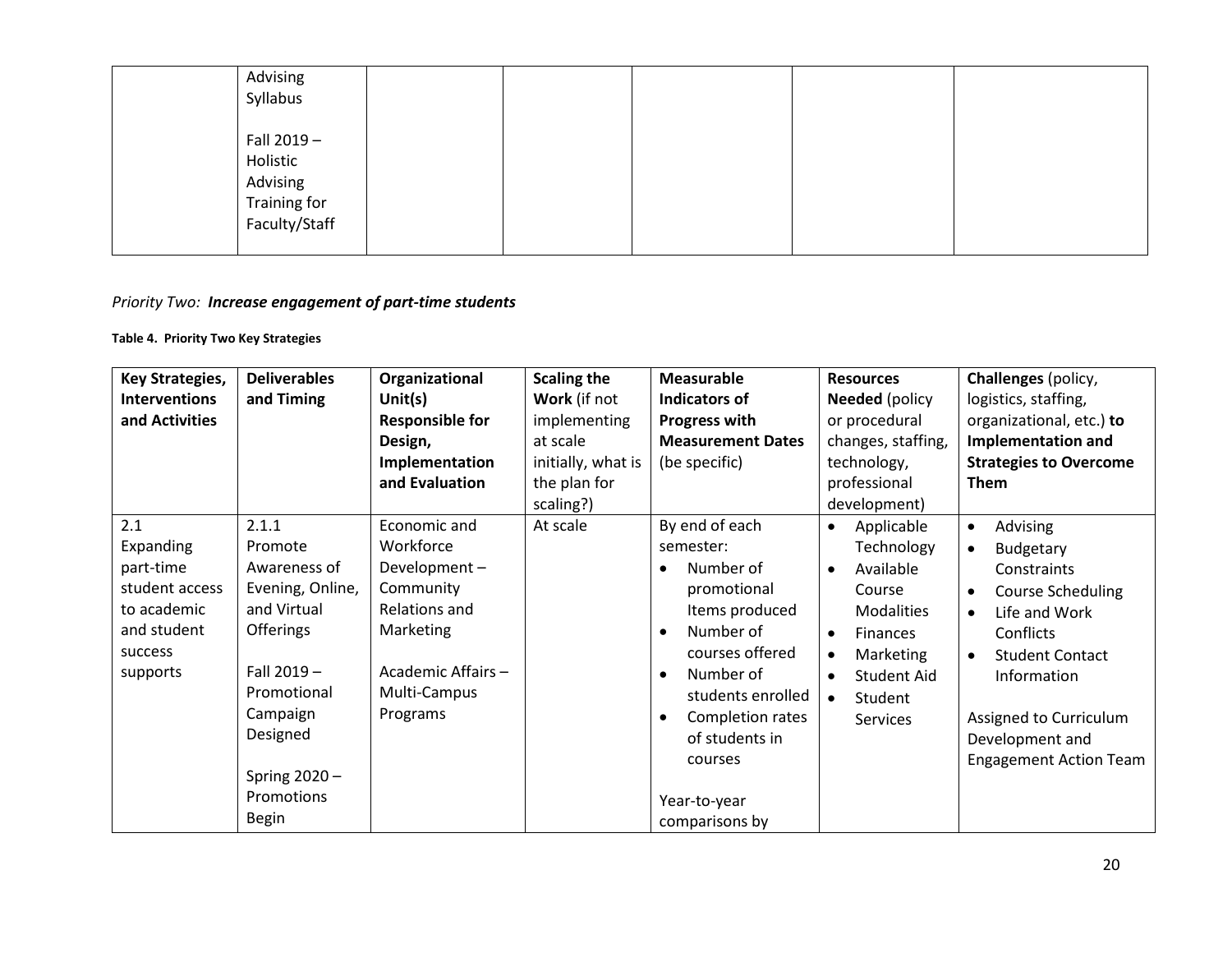|                                                                                                                                                                                                                                    |                                                                                                                                                                          |                                                                                                        | course modality                                                                                                                                                                                                                                               |                                                                                                                                                                                                            |                                                                                                                                                                                                                                                                                                                                               |
|------------------------------------------------------------------------------------------------------------------------------------------------------------------------------------------------------------------------------------|--------------------------------------------------------------------------------------------------------------------------------------------------------------------------|--------------------------------------------------------------------------------------------------------|---------------------------------------------------------------------------------------------------------------------------------------------------------------------------------------------------------------------------------------------------------------|------------------------------------------------------------------------------------------------------------------------------------------------------------------------------------------------------------|-----------------------------------------------------------------------------------------------------------------------------------------------------------------------------------------------------------------------------------------------------------------------------------------------------------------------------------------------|
| 2.1.2<br>Increase<br>Availability of<br><b>Evening Services</b><br>Spring 2020-<br><b>Extended hours</b><br>of operation for<br>centralized<br>student services                                                                    | Institutional<br><b>Excellence and</b><br><b>Student Success</b><br>Academic Affairs-<br>Multi-Campus<br>Programs                                                        | Evaluation<br>after Spring<br>2020 to<br>determine<br>additional<br>needs and<br>hours of<br>operation | By end of each<br>semester:<br>Number of<br>$\bullet$<br>student contacts<br>during evening<br>hours<br>Qualitative and<br>$\bullet$<br>quantitative<br>measures of<br>services<br>rendered                                                                   | Cross-<br>$\bullet$<br>Training<br>Model<br>Personnel<br>$\bullet$                                                                                                                                         | <b>Altered Schedules</b><br>$\bullet$<br>Awareness of<br>$\bullet$<br>Services<br>Mindset<br>$\bullet$<br>Assigned to Cultural<br>Change and Systems<br><b>Integration Action Team</b>                                                                                                                                                        |
| 2.1.3<br>Pursue<br>Scholarship<br>Opportunities<br>for Part-time<br><b>Students</b><br>Fall 2019-<br>Foundation<br><b>Board Approval</b><br>Spring 2020-<br>Donor<br>Recruitment<br>Fall 2020-<br>Awards to Part-<br>time Students | President's Office<br>Northeast State<br>Foundation<br>Institutional<br><b>Excellence and</b><br>Student Success-<br>Scholarship<br>Programs and<br><b>Student Needs</b> | Establishment<br>of scholarships<br>and non-<br>restrictive<br>funds                                   | By end of each<br>academic year:<br>Amount of<br>$\bullet$<br>donations<br>Number of part-<br>time students<br>awarded<br>scholarships<br>Number of<br>scholarships<br>established<br>Qualitative and<br>quantitative<br>measures of<br>scholar<br>experience | Award<br>$\bullet$<br>Procedures<br><b>Donors</b><br>$\bullet$<br>Marketing<br>$\bullet$<br><b>Needs</b><br>$\bullet$<br>Analysis<br>Program Cost<br><b>Breakdowns</b><br>Student<br>$\bullet$<br>Profiles | Application/Selection<br>$\bullet$<br>Process<br><b>Award Criteria</b><br>$\bullet$<br><b>Awareness of Need</b><br>$\bullet$<br>Donor Mindset<br>$\bullet$<br><b>Foundation Policy</b><br>$\bullet$<br><b>Tuition-Free State</b><br>$\bullet$<br>Aid Programs<br>Assigned to Cultural<br>Change and Systems<br><b>Integration Action Team</b> |
| 2.1.4<br>Offer EDUC<br>1030 College                                                                                                                                                                                                | Academic Affairs-<br>Multi-Campus<br>Programs                                                                                                                            | <b>Scaling based</b><br>on enrollment                                                                  | To be determined by<br>estimated enrollment<br>numbers after all                                                                                                                                                                                              | Student<br>$\bullet$<br>Interest in<br>EDUC 1030/                                                                                                                                                          | Budgetary<br>$\bullet$<br>Constraints<br>Marketing<br>$\bullet$                                                                                                                                                                                                                                                                               |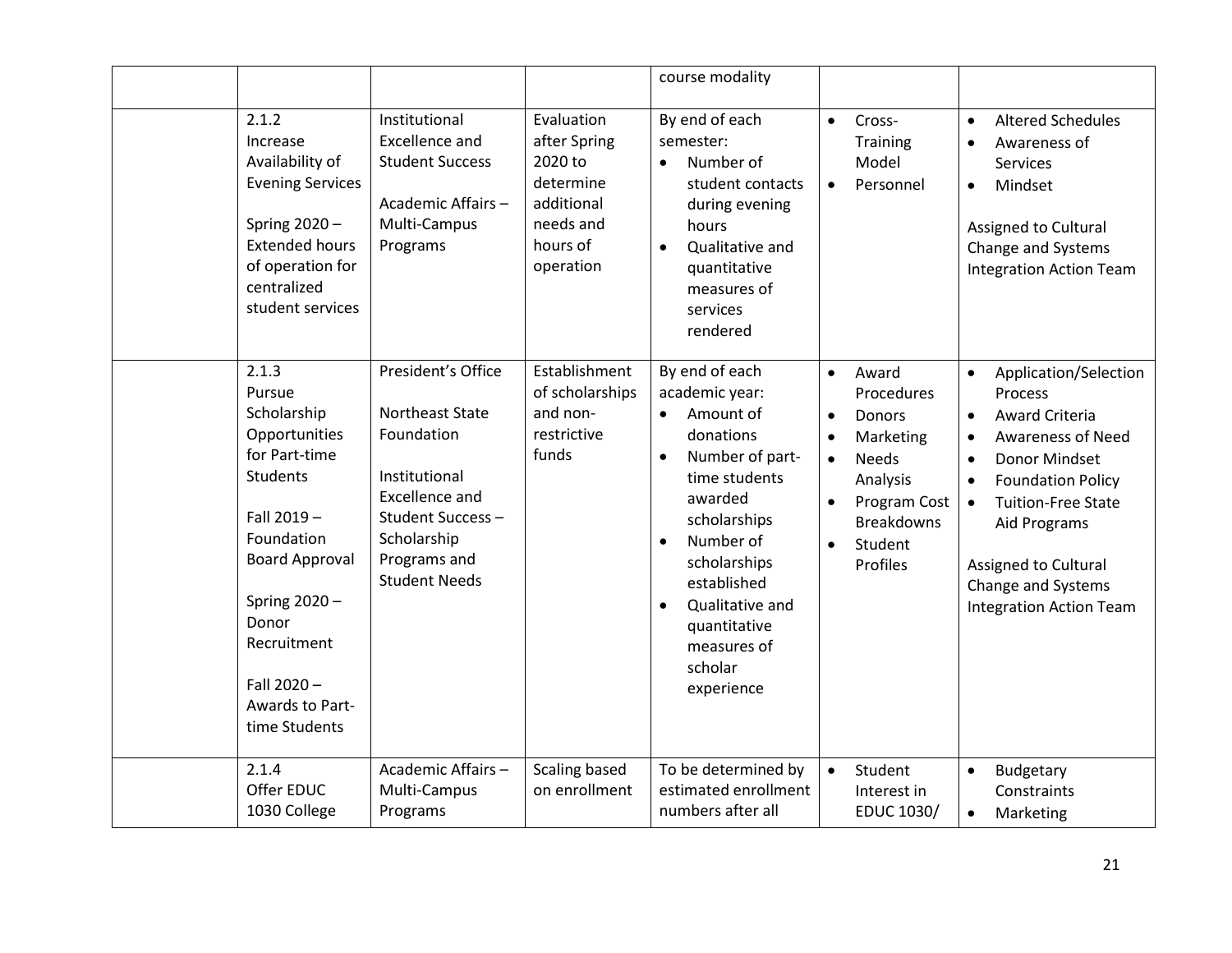| Schools | and Lifelong<br>Learning in Dual<br><b>Enrollment High</b> | trends and<br>demand | Dual Enrollment<br>orientation sessions<br>are completed at<br>high schools wishing | <b>INFS 1010</b><br>Course<br>Pairing<br>Faculty | <b>Required Minimum</b><br>Enrollment<br>Assigned to Curriculum |
|---------|------------------------------------------------------------|----------------------|-------------------------------------------------------------------------------------|--------------------------------------------------|-----------------------------------------------------------------|
|         | AY 2019-2020                                               |                      | to offer the EDUC<br>1030 and INFS 1010<br>course pairing                           | Finances                                         | Development and<br>Engagement Action Team                       |

## **Section 7: Results Framework and Monitoring**

Please describe the progression from your current baseline performance to intermediate progression targets and the end-target for each of the **Key Strategies, Interventions, and Activities**.

o Please remember to tie the goals to outputs or outcomes that are measurable in a relevant time frame (e.g., implementing a new onboarding process will not drive increased graduation in the near term, but it may result in increased credits completed and/or completion of key math and English courses in the first year).

#### **Table 5. Results Framework**

| Key Strategy,               | <b>Measurable Indicator of</b> | <b>Baseline Level</b>     | End of 2019-20 | End of 2020-21 | End Target (may be further out  |
|-----------------------------|--------------------------------|---------------------------|----------------|----------------|---------------------------------|
| Intervention or             | <b>Progress</b>                | (specify year)            |                |                | than 2020-21)                   |
| <b>Activity</b>             |                                |                           |                |                |                                 |
| Increase fall-to-fall<br>1. | Retention of first-time        | 55.8%                     | 56.8%          | 57.8%          | Continued increase in retention |
| retention of first-         | freshmen (full-time and        | (Fall 2017 Cohort)        |                |                | through implementation of QEP   |
| time freshmen               | part-time)                     |                           |                |                | and SEM plans through 2024-25   |
| (full-time and part-        |                                | Underprepared:            |                |                |                                 |
| time) from 55.8%            | Fall 2018 cohort data will     | 48.9%                     |                |                |                                 |
| to 57.8%, with              | be released by TBR in          |                           |                |                |                                 |
| targeted retention          | September 2019. The            | Pell-eligible:            |                |                |                                 |
| gains in                    | baseline will be revisited     | 50.6%                     |                |                |                                 |
| underprepared,              | when that information is       |                           |                |                |                                 |
| Pell-eligible, and          | available.                     | <b>Students of Color:</b> |                |                |                                 |
| students of color           |                                | 43.8%                     |                |                |                                 |
|                             | Retention within               |                           |                |                |                                 |
| Monitor the following       | subpopulations will be         |                           |                |                |                                 |
| student populations:        | tracked as part of the         |                           |                |                |                                 |
| Underprepared               | assessment plan.               |                           |                |                |                                 |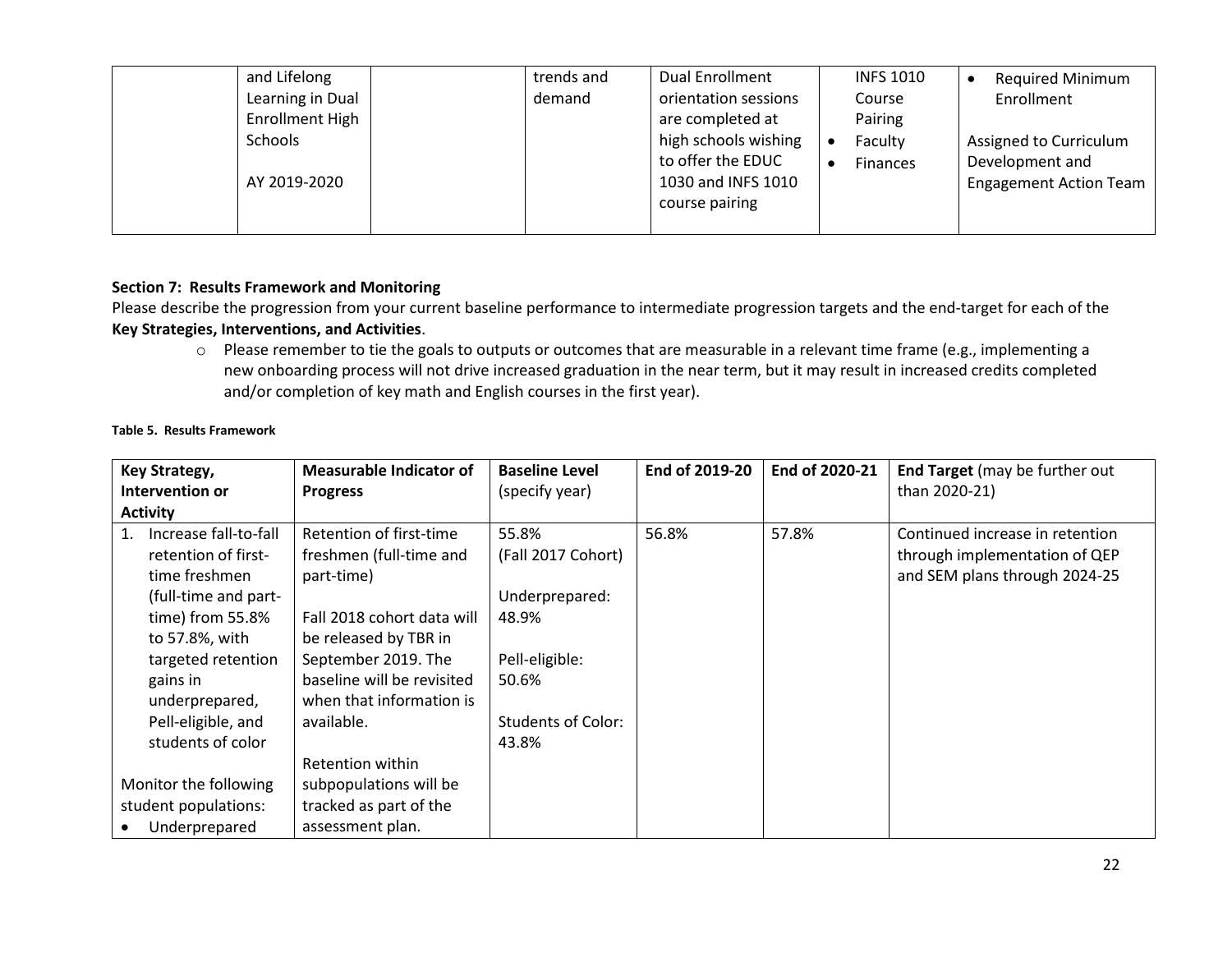| Pell-eligible<br>Students of Color              |                                                                                     |                                |                         |                                                |                                                                                                    |
|-------------------------------------------------|-------------------------------------------------------------------------------------|--------------------------------|-------------------------|------------------------------------------------|----------------------------------------------------------------------------------------------------|
| Increase<br>engagement of<br>part-time students | Student interaction with<br>academic and<br>nonacademic support<br>services (CCSSE) | Data Collection<br>$(2019-20)$ | Baseline<br>established | Determined<br>after 2019-20<br>data collection | Continued increase in engagement<br>through implementation of QEP<br>and SEM plans through 2024-25 |

## **Section 8: How we will approach Sustainability and Continuous Improvement** *(200 words)*

Please describe how you will know if your strategic priorities are helping you achieve your student success vision, and what you will do to sustain it and/or modify your priorities and actions, if necessary, to achieve your goals. Please touch on topics such as

A. Communication plan for sharing progress, celebrating successes, and learning with your college-community

The Engagement Team will employ email, social media, print materials, an internal cable TV system, and professional development events to disseminate student success information. Since most of the communication efforts will appear on social media and online venues, the analytic tools from these platforms will be helpful to gauge interest in the College's efforts. Also, surveys will be used at professional development events to judge how the Student Success brand/message is faring. A dedicated website for the brand/message will debut during the 2019 Fall Semester. Progress updates will be scheduled for Fall and Spring Convocations.

B. Evaluation process for identifying opportunities for change, modification, and ongoing improvement

Northeast State will employ formative and summative evaluation processes to assess the effectiveness of plan strategies in accomplishing its student success vision. The Research Team will be responsible for regular review and analysis of Action Plan metrics each semester, in alignment with the monitoring framework identified in Section 7. Research co-chairs will present analyses of key indicators to the Strategy Team, noting which indicators are on target, leading, or lagging expectations. With input from relevant implementation staff, the Strategy Team will identify challenges and opportunities for continuous improvement. Modifications to strategies, activities, and/or implementation methods will be incorporated into ongoing formative assessment processes. At the end of Year Three, the Research Team will conduct a summative analysis of progress indicators to assess the overall effectiveness of Action Plan priorities in meeting stated goals.

C. Alignment of all your student success and equity work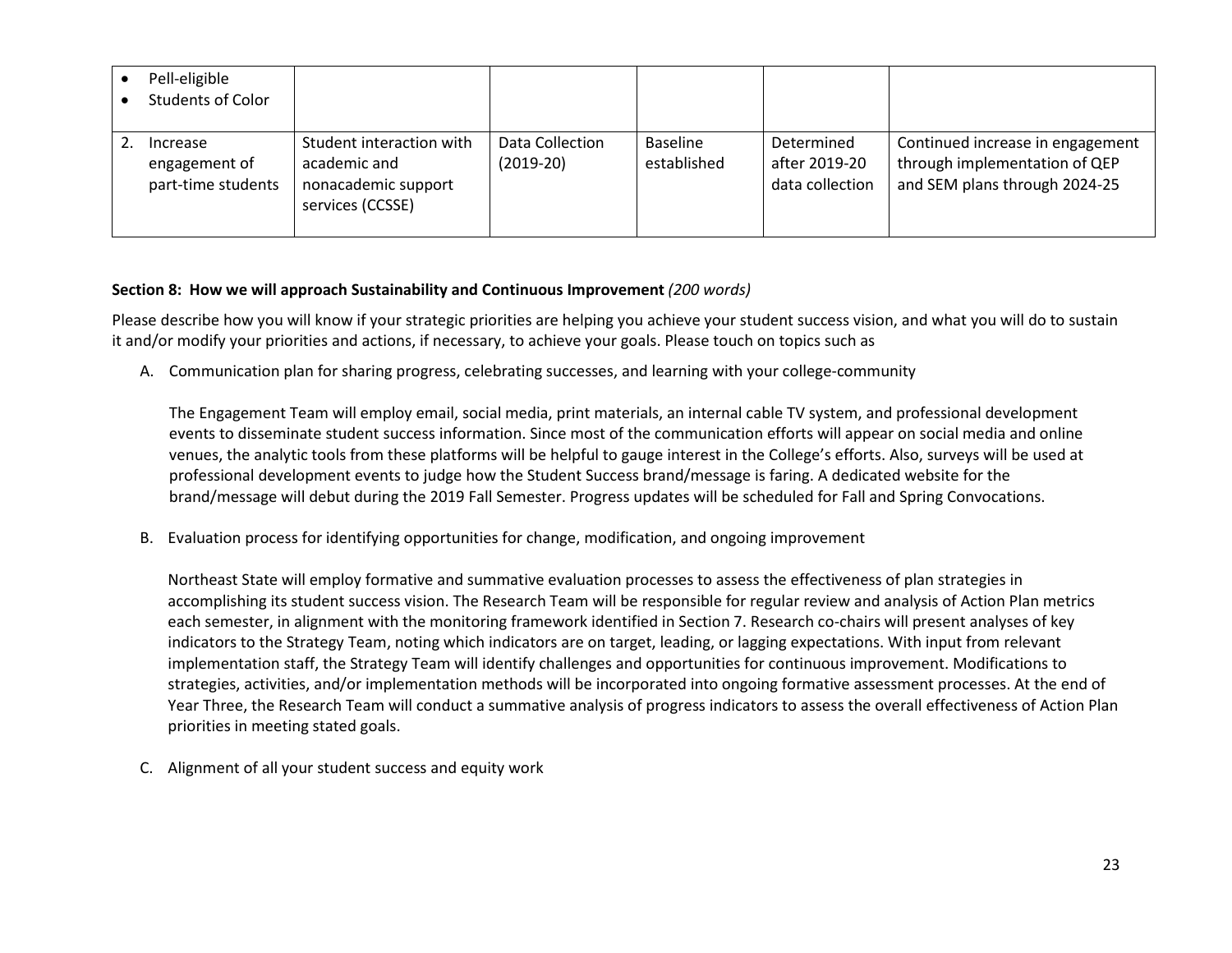Creating Student Success Synergy (depicted in Figure 2 above) necessitates integration of the Achieving the Dream, Quality Enhancement, and Strategic Enrollment Management plans with the College's renewed commitment to provide clear and timely communications to students across all populations. This collaborative approach is designed to produce multiple positive outcomes. Centralization of the development of these positive outcomes is essential to increase student success at the College. The Dream Team will reorganize to correspond with QEP and SEM structures. New Action Teams scheduled to form in Year Two include Cultural Change and Systems Integration, Technology and Adaptive Strategies, and Curriculum Development and Engagement. These ATD teams, along with the QEP and SEM teams, will assist the organizational units responsible for the plan's deliverables in meeting challenges and maintaining focus on student success. Data will be disaggregated for the three target subpopulations to determine the success of the plan strategies and the narrowing of equity gaps.

D. Connection to professional development resources and peer learning opportunities that your coaches and/or Achieving the Dream can provide to support your work

The following resources/learning opportunities have been identified to inform Key Strategy 1.3 Supporting Student Success: Centralization and Programmatic Alignment of Student Services (QEP):

- Centralization of Services
- Cost Analysis of Services
- Cross-Training Models
- Facilities and Space Allocation
- Holistic Advising Models
- Job Descriptions
- One-Stop Shops
- Organizational Structure
- Student Success Centers
- Sustainability and Budget-Neutral Models